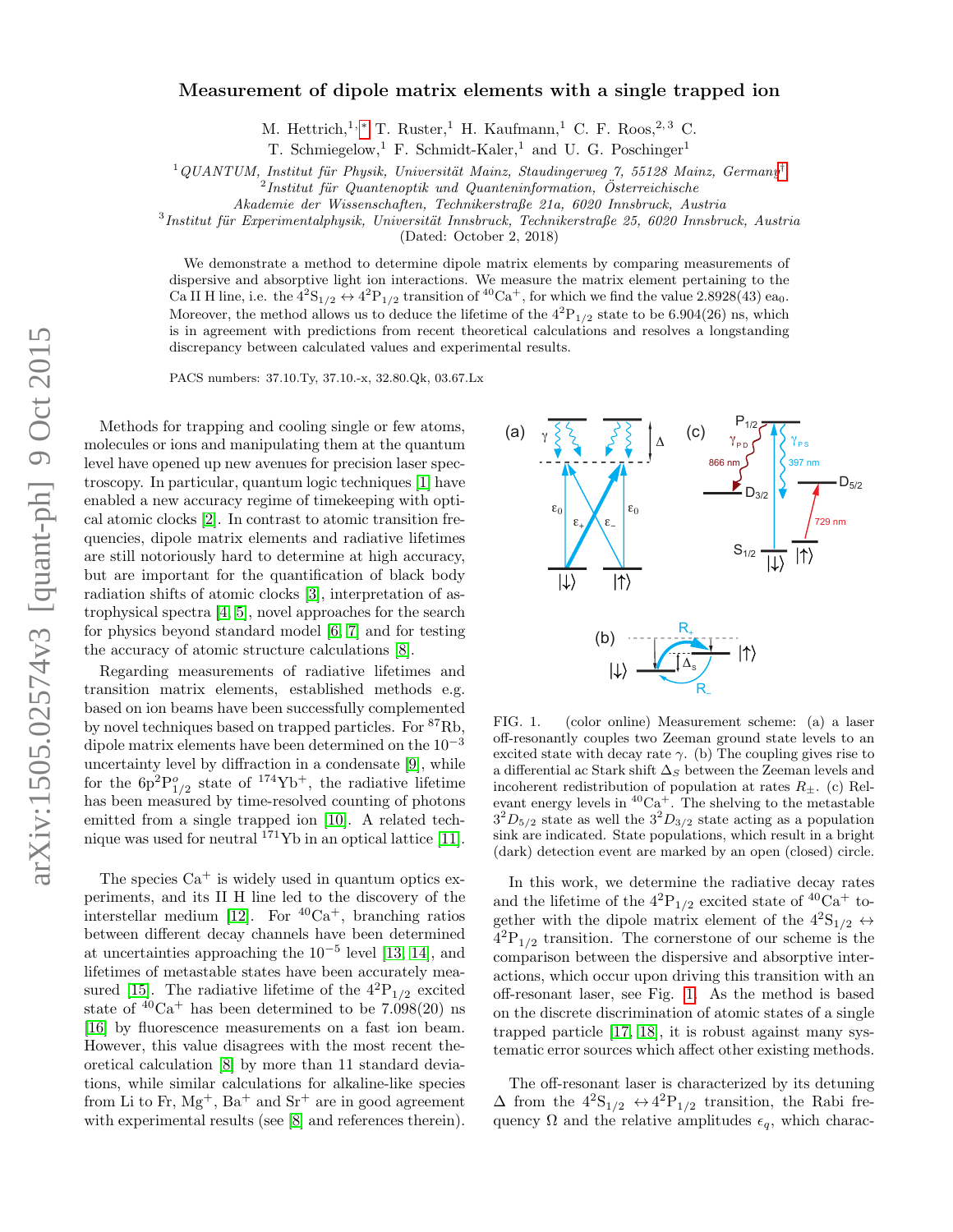terize the circular  $(q = \pm 1,$  denoted ' $\pm$ ' henceforth) and  $\pi$  (q = 0) polarization components.

The dispersive interaction with the laser field, detuned by a frequency  $\Delta$  from resonance, causes ac Stark shifts [\[19,](#page-4-20) [20\]](#page-4-21) of the energy levels. Specifically, we are interested in the differential ac Stark shift  $\Delta_S$  between the two Zeeman-sublevels of the electronic ground state  $|S_{1/2}, m_S = \pm 1/2\rangle$ , denoted henceforth as  $|\uparrow\rangle$  and  $|\downarrow\rangle$ . It reads

<span id="page-1-0"></span>
$$
\Delta_S = \frac{1}{3} \frac{\Omega^2}{4\Delta} (\epsilon_-^2 - \epsilon_+^2),\tag{1}
$$

and is obtained by a spin echo measurement technique [\[21\]](#page-4-22).

The absorptive interaction mediated by the same laser field manifests itself through inelastic Raman scattering, i.e. spin flips [\[22,](#page-4-23) [23\]](#page-4-24). We denote the spin flip rate from  $|\downarrow\rangle$  to  $|\uparrow\rangle$  with  $R_+$  and the rate in the inverse direction respectively with  $R_$ . For an optical field with arbitrary polarization they read [\[20\]](#page-4-21)

<span id="page-1-1"></span>
$$
R_{\pm} = \gamma_{PS} \frac{\epsilon_{\pm}^2 + \epsilon_0^2}{9} \frac{\Omega^2}{4\Delta^2},\tag{2}
$$

where  $\gamma_{PS}$  is the radiative decay rate from the  $P_{1/2}$  to the  $S_{1/2}$  state. The spin flip rates  $R_{\pm}$  are experimentally determined by monitoring the population in  $|\uparrow\rangle$  and  $|\downarrow\rangle$  during the interaction. Note that the  $\pi$ -polarized field component drives the two spin-flip directions equally strong, whereas each of the the circular components drives only one pathway, corresponding to optical pumping in the limit of purely circularly polarized field component. The occurrence of elastic (Rayleigh) scattering is taken into account by the prefactor. The detuning  $\Delta$  is chosen such that the conditions  $|\Delta| \gg \Omega, \gamma_{PS}$  for Eqs. [1](#page-1-0) and [2](#page-1-1) to hold are met.

By combining Eqs. [1](#page-1-0) and [2,](#page-1-1) we obtain the decay rate  $\gamma_{PS}$ :

<span id="page-1-2"></span>
$$
\gamma_{PS} = 3\Delta \frac{\delta R}{\Delta_S},\tag{3}
$$

with  $\delta R = R_{-} - R_{+}$ . All quantities on the rhs of [3](#page-1-2) are experimentally accessible.

As both interactions are driven with the same optical field, the Rabi frequency  $\Omega$  and the polarization amplitudes  $\epsilon_q$  cancel out in Eq. [3](#page-1-2) and notorious error sources are eliminated. These quantities are given by the electric field amplitude of the off-resonant laser at the position of the ion, which reads  $\mathbf{E} = \sum_{q=\pm,1} |\mathbf{E}|\epsilon_q \mathbf{e}_q + c.c..$ Here,  $\mathbf{e}_q$  are the spherical basis vectors. The polarization amplitude  $\epsilon_q$  define the coupling between Zeeman sublevels with  $m_P - m_S = q$  with effective Rabi frequencies scaled with the respective Wigner 3j-symbol,  $\Omega\epsilon_{q}\left(\begin{smallmatrix} 1/2 & 1 & 1/2 \ -m_{S} & q & m_{P} \end{smallmatrix}\right)$ ). Here  $\Omega = 2|\mathbf{E}| \mathcal{D}/\hbar$  is defined as the base Rabi frequency, with the reduced dipole matrix element  $\mathcal{D} = \langle S_{1/2} || \mathbf{d} || P_{1/2} \rangle$ .

We take an additional decay channel into account, for the case of  $\rm{^{40}Ca^+}$  decay from the  $\rm{4^{2}P_{1/2}}$  to the  $\rm{3^{2}D_{3/2}}$ 

state occurs at rate  $\gamma_{PD}$ . For that, we assume that only circular components are present in the beam, i.e.  $\epsilon_0^2 \approx 0$ . The rates at which population from  $|\uparrow\rangle (|\downarrow\rangle)$  is sunk in the metastable  $3^{2}D_{3/2}$  state are then proportional to  $R_{\pm}$ :

<span id="page-1-3"></span>
$$
R_{\uparrow(\downarrow)D} = 3(\gamma_{PD}/\gamma_{PS})R_{-(+)} \equiv bR_{-(+)},\tag{4}
$$

with the leak factor  $b$ , which is also accessible from the measured time-dependent populations. Together with  $\gamma_{PD}$ , we obtain also the  $4^2P_{1/2}$  state's lifetime  $\tau$ . Finally, using  $\gamma_{PS}$  and the resonance wavelength  $\lambda_{PS}$  of the  $4^{2}S_{1/2} \leftrightarrow 4^{2}P_{1/2}$  transition, we can deduce the reduced matrix element D:

<span id="page-1-4"></span>
$$
\mathcal{D}^2 = 2\gamma_{PS} \frac{3\epsilon_0 \hbar}{8\pi^2} \lambda_{PS}^3.
$$
 (5)

We perform measurements on a single  ${}^{40}Ca^+$  ion stored in a segmented Paul trap [\[24\]](#page-4-25). The relevant energy levels and transitions are depicted in Fig. [1.](#page-0-0) A magnetic field splits the Zeeman sublevels of the electronic ground state  $|\uparrow\rangle$  and  $|\downarrow\rangle$  by  $2\pi \times 13.7$  MHz. The ion is Doppler cooled on the  $4^{2}S_{1/2} \leftrightarrow 4^{2}P_{1/2}$  (cycling) transition near 397 nm and afterwards prepared in either  $|\uparrow\rangle$  or  $|\downarrow\rangle$  by optical pumping. Now, the ion is illuminated with light near 397 nm, detuned by  $\Delta$  from the  $4^{2}S_{1/2} \leftrightarrow 4^{2}P_{1/2}$  transition to induce both the dispersive and absorptive interactions, which allow for determining  $\Delta_S$  and  $R_{\pm}$ . Spin read-out is accomplished by shelving population from the  $|\uparrow\rangle$  level to the metastable  $3^2D_{5/2}$  state by means of rapid adiabatic passage (RAP) pulses [\[18,](#page-4-19) [25\]](#page-4-26). This allows for discrimination between  $|\uparrow\rangle$  and  $|\downarrow\rangle$  as the linewidth of the  $4^2S_{1/2} \leftrightarrow 3^2D_{5/2}$  quadrupole transition and the bandwidth of the RAP pulses are much smaller than the Zeeman splitting. Then, the ion is illuminated by laser fields driving the cycling transition and the  $3^{2}D_{3/2} \leftrightarrow 4^{2}P_{1/2}$ transition near 866 nm, such that fluorescence is detected on a photo-multiplier tube if the ion has not been shelved. Conversely, the probability to not detect fluorescence, i.e. for a dark event, corresponds to the probability that the ion has been shelved from  $|\uparrow\rangle$  to the metastable state.

The off-resonant laser light is provided by an amplified and frequency-doubled diode laser system, stabilized in both wavelength  $(\delta\Delta/\Delta \lesssim 0.5 \cdot 10^{-3})$  and intensity  $(\delta I/I \lesssim 0.5 \cdot 10^{-3})$ . The beam is aligned along the quantizing magnetic field and predominantly  $\sigma^+$  polarized, such that  $R_+ \gg R_-$ , and  $\epsilon_0^2 \approx 0$ , justifying the approximation for Eq. [4.](#page-1-3)

The ac Stark shift  $\Delta_S$  is measured with a spin-echo sequence, where a  $\pi/2$  pulse on the stimulated Raman transition between  $|\uparrow\rangle$  and  $|\downarrow\rangle$  is followed by a  $\pi$  pulse, and another  $\pi/2$  pulse concludes the sequence. The delay time between the pulses is constant. During the first delay, the ion is exposed to a square-pulse of variable duration from the off-resonant laser. We probe 250 different shift pulse times, each with 150 interrogations. The pulse durations are spaced by 120 ns, such that a signal with about 40 oscillation periods is obtained. The differential ac Stark shift is the frequency of this oscillatory dark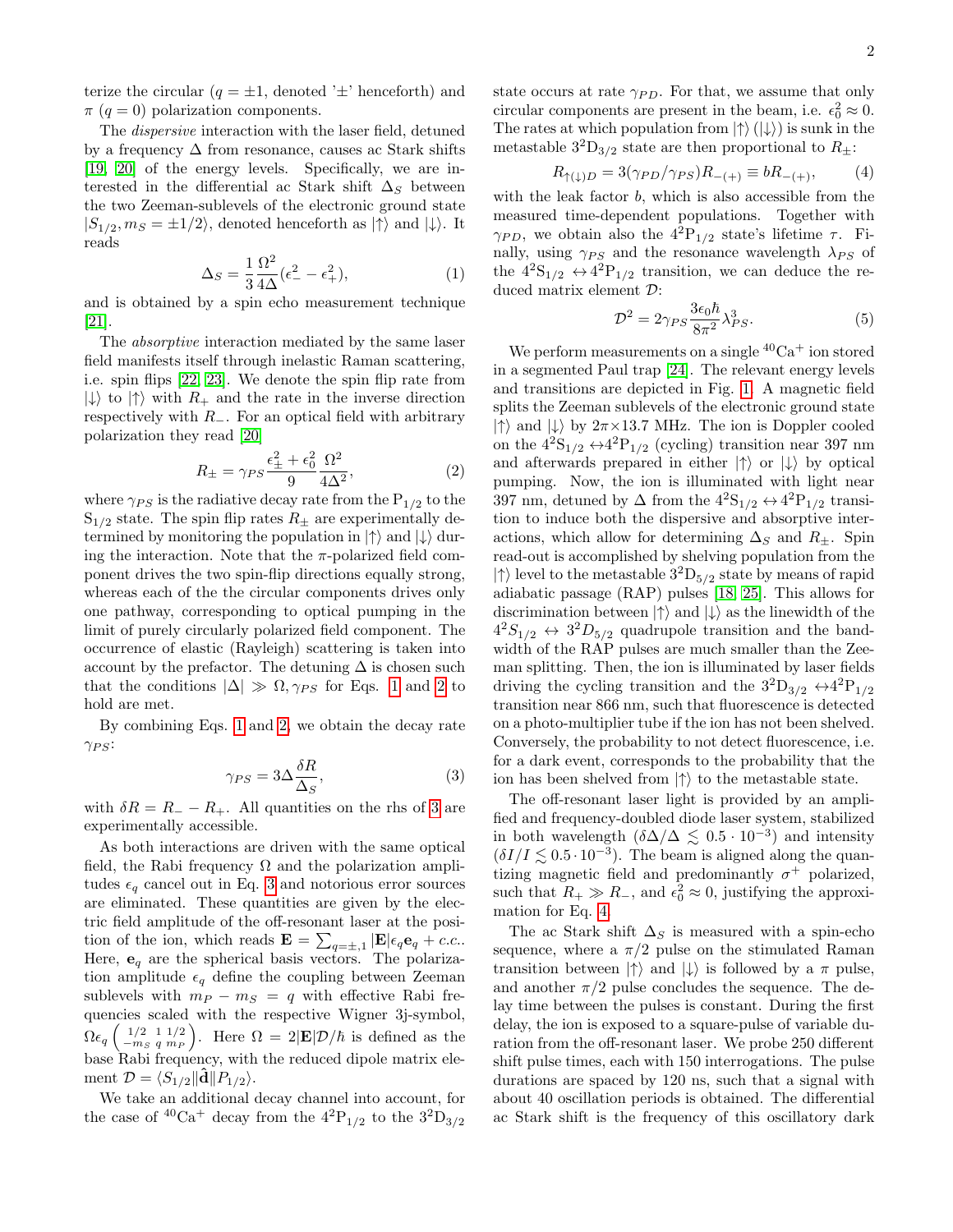

<span id="page-2-1"></span>FIG. 2. (color online) Dark event fraction versus time of exposure to an off-resonant laser pulse for initializations in  $|\uparrow\rangle$ and  $|\downarrow\rangle$ . Data points indicated by blue squares (red circles) are measured with the laser detuned by 12.03 GHz (13.94 GHz) from resonance. Solid lines show the fits to the model Eq. [\(7\)](#page-2-0). The inset shows the dark event fraction versus pulse duration for a spin-echo experiment. The blue line connects the datapoints, the red line is the resulting fit. The oscillation frequency directly corresponds to the differential ac Stark shift  $\Delta_S$ .

event fraction (see inset of Fig. [2\)](#page-2-1).

For the measurement of the spin-flip rates  $R_{\pm}$ , the ion is exposed to pulses of variable duration up to 1 ms of the off-resonant laser after preparation. This changes the spin populations as depicted in Fig. [2.](#page-2-1) The time gap between initialization and readout is kept constant irrespectively of the scatter pulse duration to avoid systematic effects.

The spin-flip dynamics can be described by the rate equations:

<span id="page-2-2"></span>
$$
\dot{p}_{\uparrow} = -R_{-}(1+b) p_{\uparrow} + R_{+} p_{\downarrow} \n\dot{p}_{\downarrow} = -R_{+}(1+b) p_{\downarrow} + R_{-} p_{\uparrow}.
$$
\n(6)

The solution of Eqs. [6](#page-2-2) is

<span id="page-2-0"></span>
$$
p_{\uparrow}^{(\uparrow)}(t) = \frac{1}{\tilde{R}} e^{-\frac{1}{2}\tilde{R}t} \left( \tilde{R} \cosh(\frac{\tilde{R}t}{2}) - (1+b)\delta R \sinh(\frac{\tilde{R}t}{2}) \right)
$$
  

$$
p_{\uparrow}^{(\downarrow)}(t) = \frac{2}{\tilde{R}} e^{-\frac{1}{2}\tilde{R}t} R_{+} \sinh(\tilde{R}t/2),
$$
 (7)

with  $p_{\uparrow}^{(\uparrow)}$  $\uparrow$ <sup>(1)</sup> corresponding to initialization in  $|\uparrow\rangle$ ,  $p_{\uparrow}(t)$ 0) = 1, and  $p_{\uparrow}^{(\downarrow)}$  for initialization in  $|\downarrow\rangle$ ,  $p_{\downarrow}(t = 0) = 1$ . We use  $\bar{R} = (1 + b)(R_{-} + R_{+})$  and  $\tilde{R}^{2} = \bar{R}^{2} - 4b(2 +$  $b)R_R_R_+$ .

For each measurement, the dark event fraction is determined by probing the ion 2500 times for 30 fixed scatter pulse durations. Note that while the ac-Stark shift is given by the frequency of an oscillatory signal, the spinflip rates are given by time-constants of exponentially decaying signals. Thus, the latter measurement requires significantly more data to attain the same level of precision as the former. We extract the values for the differential scattering rate  $\delta R$  and the leak factor b by means



<span id="page-2-3"></span>FIG. 3. (color online) Determination of the four detunings chosen for our measurements. For each of the 65 acquired datasets, we plot the quantity sign( $\Delta$ ) $\Delta_S/\delta R \propto \Delta$  versus the optical frequency as measured by a wavelength meter. The zero crossing of a linear fit, depicted by the solid red line, reveals the resonance frequency with a standard measurement uncertainty of  $2\pi \times 21$  MHz. The insets show details of the datasets measured at the different detunings with the abscissa magnified 166 times. The shaded backgrounds indicate their uncertainties along the frequency axis. The arrows on the top frequency scale indicate the values of the four different detunings at -13.94, -12.03, 11.52 and 13.42 GHz.

of a Markov chain Monte Carlo parameter estimation, taking into account the binomial statistics of the shot noise in the spin readout. State preparation and measurement errors are taken into account by modeling the measured dark event fractions as a linear transformation of the values  $p_{\uparrow}^{(\uparrow)}$  $\phi^{(\uparrow)}_{\uparrow}(t), p^{(\downarrow)}_{\uparrow}$  $\uparrow^{\downarrow\downarrow}(t)$  from Eqs. [7.](#page-2-0)

We repeated ac Stark shift measurements and spin flip rate measurements in an interleaved fashion in order to capture drifts of the laser intensity and thus the Rabi frequency  $\Omega$ . One measurement run consists of one spin flip rate measurement for preparation both in  $|\uparrow\rangle$  and  $|\downarrow\rangle$ , preceded and followed by one ac Stark shift measurement. In total, 65 of such measurement runs were performed, at a total acquisition time of about 50 h. Four different values of the detuning  $\Delta$  were used to show that no systematic effects with respect to this parameter are present. To determine the value of these detunings, we read the optical frequency from a commercial wavelength meter (High Finesse WSU 267) with better than 10 MHz precision. We perform a linear regression of the measured  $\Delta_S$  divided by  $\delta R$  versus the corresponding optical frequencies to obtain the resonance frequency, as shown in Fig. [3.](#page-2-3) Compared to direct fluorescence spectroscopy, this technique mitigates effects like power broadening, Zeeman splitting or micromotion induced broadening, which would make a determination of the resonance frequency less accurate.

Finally, we combine the measured quantities  $\Delta, \Delta_S$ and  $\delta R$ , using Eq. [3,](#page-1-2) to obtain the desired value  $\gamma_{PS}$ .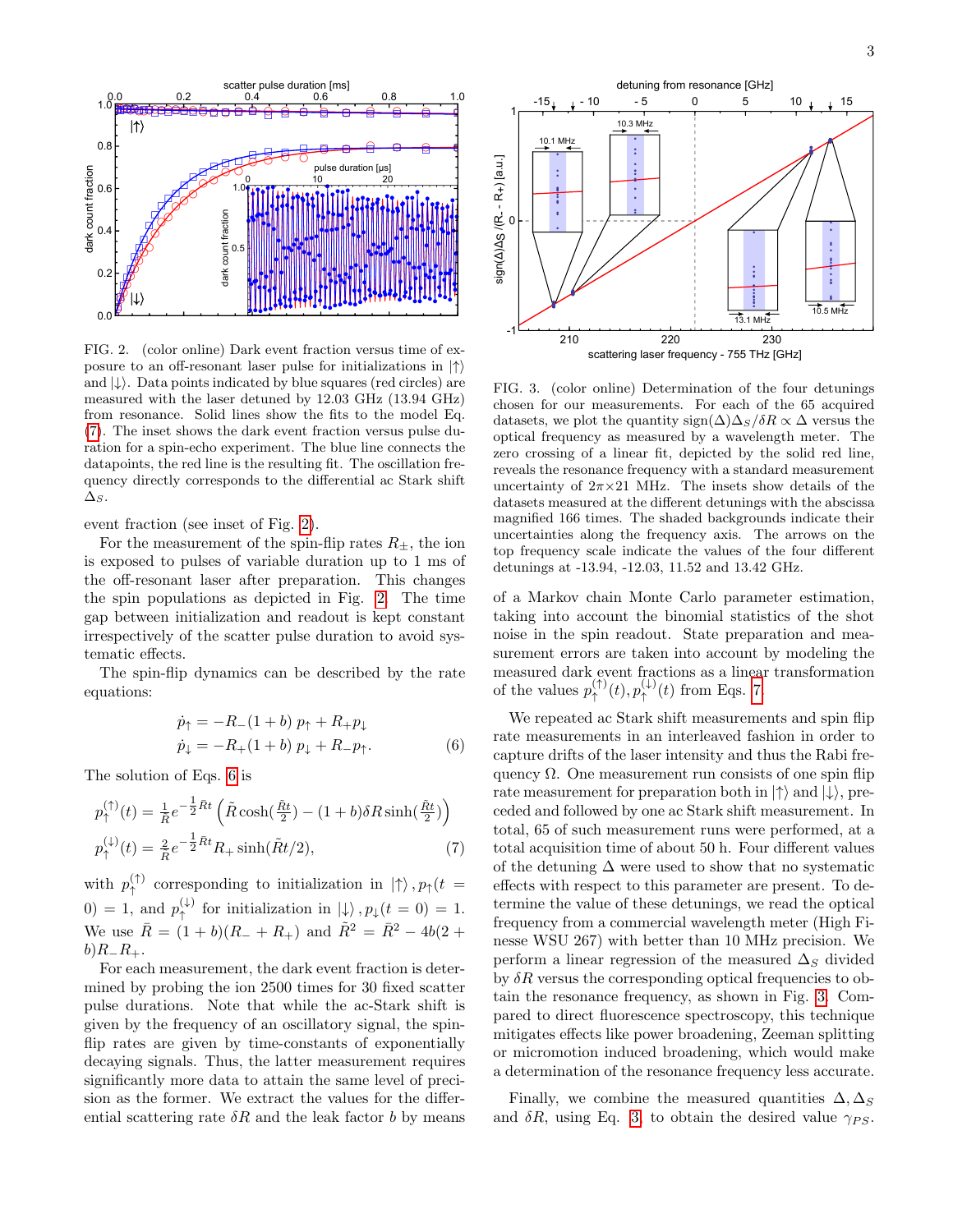

<span id="page-3-1"></span>FIG. 4. Comparison of the measured lifetime with theoretical and experimental results for  $P_{1/2}$  - level lifetimes from references [\[8,](#page-4-9) [16,](#page-4-17) [26,](#page-4-27) [27,](#page-4-28) [28,](#page-4-29) [29,](#page-4-30) [30,](#page-4-31) [31,](#page-4-32) [32,](#page-4-33) [33,](#page-4-34) [34\]](#page-4-35)

Together with b this also yields  $\gamma_{PD} = \frac{b}{3} \gamma_{PS}$ , and the radiative lifetime is given by  $1/\tau = \gamma_{PS}(1 + \frac{b}{3})$ .

Averaging over the data sets and taking into account the corrections discussed below, we obtain the resulting values:  $\gamma_{PS} = 2\pi \times 21.57(8)$  MHz and a  $4^{2}P_{1/2} \rightarrow 4^{2}S_{1/2}$ branching fraction of  $1/\left(1+\frac{b}{3}\right)$  = 0.93572(25). This leads to a lifetime of  $\tau = 6.904(26)$  ns and a value of  $\gamma_{PD} = 2\pi \times 1.482(8)$  MHz. Using Eq. [5,](#page-1-4) we obtain a value for the reduced dipole matrix element of  $\mathcal{D} = 2.8928(43)$  ea<sub>0</sub>.

Experimental imperfections and model approximations lead to uncertainties and corrections for the value of  $\gamma_{PS}$ . These are summarized in Table [I:](#page-3-0) Beyond the approxi-mation in Eq. [4,](#page-1-3) a possible  $\epsilon_0$  polarization component has been taken into account, and yields corrections and uncertainties on the 10−<sup>3</sup> level. The uncertainty of the detuning  $\Delta$  is determined by the finite precision of the wavelength meter, and by the uncertainty of the determination of the resonance frequency, see Fig. [3.](#page-2-3) The random measurement errors for  $\delta R$ , determined by the amount of acquired data, is another significant contribution to the uncertainty budget. Residual resonant light close to 397 nm resulting from imperfect laser switch-off causes relative corrections and uncertainties in the 10−<sup>4</sup> regime. Beyond the rate equation model Eq. [6,](#page-2-2) we include a correction for the finite lifetime of the  $3^{2}D_{3/2}$ state or its depletion by residual light near 866 nm.  $\Delta_S$ can be measured by orders of magnitude more precisely than  $\delta R$  and b, however the precision is limited by drift effects, quantified by monitoring the ac Stark shift over the entire data acquisition time. Excess micromotion of the ion also causes a small systematic uncertainty via frequency modulation of the off-resonant light. Furthermore, we include corrections due to the presence of the  $\mathrm{^{42}P_{3/2}}$  state about  $2\pi\times$  6.69 THz above the  $\mathrm{^{42}P_{1/2}}$  state, and due to the power-broadened Lorentzian lineshape be-

| Effect                                |        | $\text{Shift} \times 10^{-3} \text{ Unc.} \times 10^{-3}$ |
|---------------------------------------|--------|-----------------------------------------------------------|
| Residual $\epsilon_0$ polarized light | 3.3    | 2.9                                                       |
| Uncert. of resonance frequency        |        | 1.6                                                       |
| Stat. uncertainty of $\delta R$       |        | 1.5                                                       |
| Residual near-resonant light          | $-0.4$ | 0.5                                                       |
| Wavemeter precision                   |        | 0.4                                                       |
| $D_{3/2}$ depletion                   | 0.3    | 0.2                                                       |
| Uncertainty of $\Delta_S$             |        | 0.2                                                       |
| Influence of micro motion             |        | 0.1                                                       |
| Influence of $P_{3/2}$ state          | 0.3    | < 0.1                                                     |
| Residual line-broadening effects      | 0.1    | < 0.1                                                     |
| Total                                 | $+3.6$ | 3.7                                                       |

<span id="page-3-0"></span>TABLE I. List of relative corrections and measurement uncertainties for  $\gamma_{PS}$ . The specified values result from averaging over the 65 sets of measurement data. They are added in quadrature to obtain the resulting final uncertainty.

yond the assumption  $|\Delta| \gg \Omega$ ,  $\gamma_{PS}$ . A detailed discussion of corrections and uncertainties is presented in the supplemental material [\[sca\]](#page-4-36).

Our value for  $\tau$  is compared to previously reported values in Fig. [4.](#page-3-1) We find that our value agrees with the latest theory predictions [\[8\]](#page-4-9), while it is in substantial disagreement with the most recent experimental result [\[16\]](#page-4-17). Our value for the branching fraction is in agreement with the results from recent measurements [\[14\]](#page-4-15). To our knowledge, there is no experimentally determined value of D so far. The value reported in our work is in agreement with the calculation from [\[8\]](#page-4-9).

Furthermore, using the measured value for  $D$ , we infer the reduced matrix element pertaining to the  $4^{2}S_{1/2} \leftrightarrow 4^{2}P_{3/2}$  transition, which results to  $\langle S_{1/2} \| \hat{\mathbf{d}} \| P_{3/2} \rangle = \sqrt{2} \mathcal{D} = 4.091(6)$  ea<sub>0</sub>. Both reduced dipole matrix elements enter in the calculation of the blackbody-radiation (BBR) shift of the  $4^{2}S_{1/2} \leftrightarrow 3^{2}D_{3/2}$ and  $4^{2}S_{1/2} \leftrightarrow 3^{2}D_{5/2}$  quadrupole transitions, which are widely used testbeds for high precision laser spectroscopy [\[35\]](#page-4-37). The BBR shift is among the major contributions to the uncertainties of clock transition frequencies, for species such as  $^{43}Ca^{+}$  [\[36\]](#page-4-38), Sr<sup>+</sup>[\[37\]](#page-4-39), Sr [\[38,](#page-4-40) [39\]](#page-4-41) and Yb [\[40\]](#page-4-42). These are used for state-of-the art optical clock experiments, and some of them are discussed as new SI frequency standards. Our result adds to existing work [\[41,](#page-4-43) [42,](#page-4-44) [43\]](#page-4-45) validating computational methods used to predict the BBR shift in optical clocks.

In summary, we demonstrate a novel method for the measurement of dipole matrix elements, which works despite the presence of additional decay channels. We attain an uncertainty on the 10−<sup>3</sup> level. All major error sources can be potentially mitigated, such that measurements of radiative decay rates at unprecedentedly low uncertainties in the  $10^{-4}$  regime appear within reach with current technology. Our method is applicable to atom and ion species which allow for preparation and readout of Zeeman or hyperfine sublevels.

We acknowledge financial support by the European commission within the IP SIQS and by the Bundesminis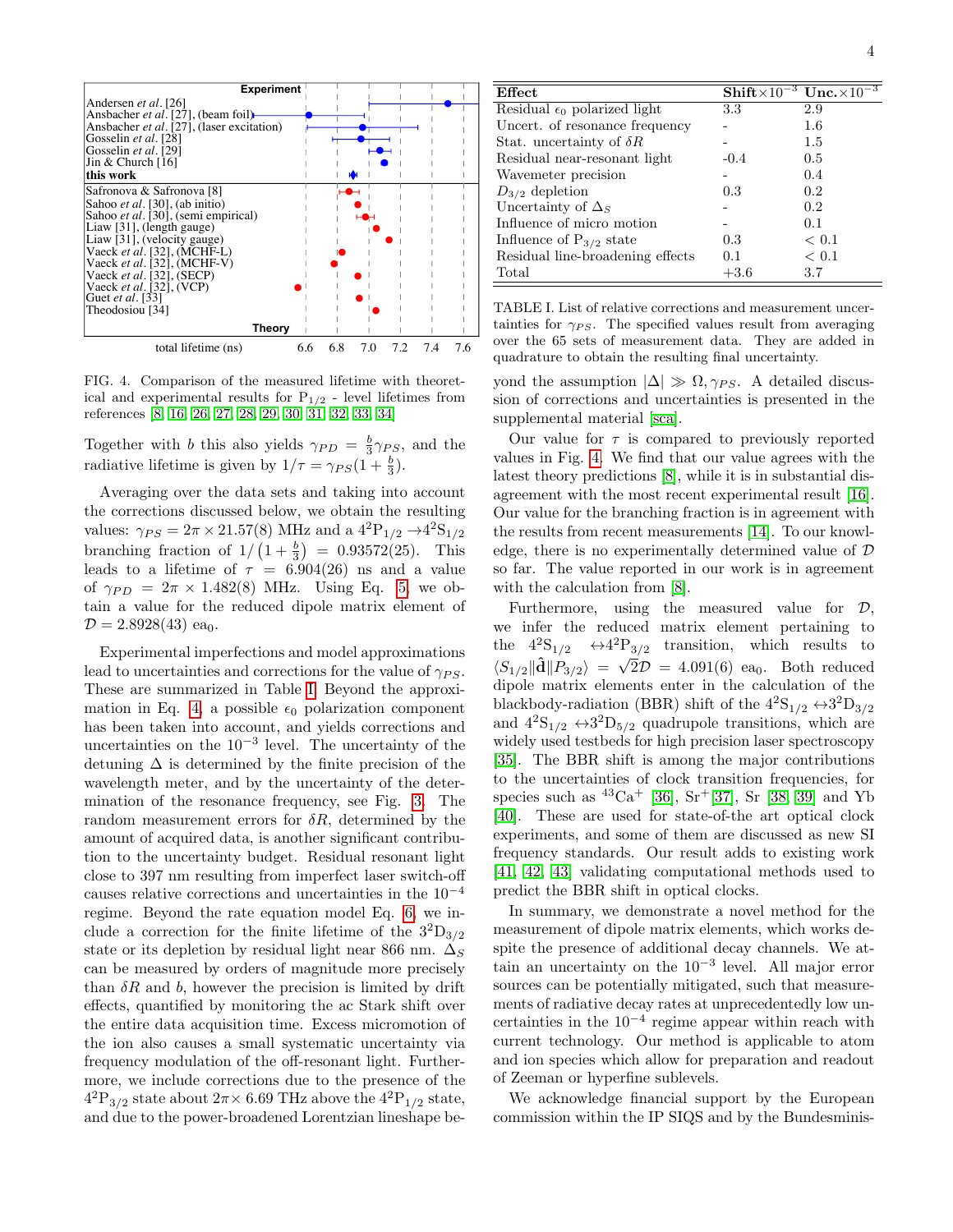terium für Bildung und Forschung via IKT 2020 (Q.com). UGP acknowledges funding by the Johannes-Gutenberg Universität Mainz via internal university research funding grant Trapped ions in phase-stabilized standing waves. CTS acknowledges support from the BMBF via the Alexander von Humboldt Foundation. We thank Vladan Vuletic, Rene Gerritsma and Marianna Safronova for helpful discussions.

<span id="page-4-0"></span><sup>∗</sup> [hettrich@uni-mainz.de](mailto:hettrich@uni-mainz.de)

- <span id="page-4-1"></span>† <http://www.quantenbit.de>
- <span id="page-4-2"></span>[1] P. O. Schmidt, T. Rosenband, C. Langer, W. M. Itano, J. C. Bergquist, and D. J. Wineland, [Science](http://dx.doi.org/ 10.1126/science.1114375) 309, 749 [\(2005\)](http://dx.doi.org/ 10.1126/science.1114375)
- <span id="page-4-3"></span>[2] T. Rosenband, D. B. Hume, P. O. Schmidt, C. W. Chou, A. Brusch, L. Lorini, W. H. Oskay, R. E. Drullinger, T. M. Fortier, J. E. Stalnaker, S. A. Diddams, W. C. Swann, N. R. Newbury, W. M. Itano, D. J. Wineland, and J. C. Bergquist, Science 319[, 1808 \(2008\)](http://dx.doi.org/ 10.1126/science.1154622)
- <span id="page-4-4"></span>[3] M. S. Safronova, M. G. Kozlov, and C. W. Clark, [Phys.](http://dx.doi.org/10.1103/PhysRevLett.107.143006) Rev. Lett. 107[, 143006 \(2011\)](http://dx.doi.org/10.1103/PhysRevLett.107.143006)
- <span id="page-4-5"></span>[4] E. Rauscher and G. W. Marcy, PASP 118, 617 (2006)
- <span id="page-4-6"></span>[5] M. Carlsson and J. Leenaarts, A&A 539, A39 (2012)
- <span id="page-4-7"></span>[6] N. Fortson, [Phys. Rev. Lett.](http://dx.doi.org/10.1103/PhysRevLett.70.2383) 70, 2383 (1993)
- <span id="page-4-8"></span>[7] T. W. Koerber, M. H. Schacht, K. R. G. Hendrickson, W. Nagourney, and E. N. Fortson, [Phys. Rev. Lett.](http://dx.doi.org/10.1103/PhysRevLett.88.143002) 88, [143002 \(2002\)](http://dx.doi.org/10.1103/PhysRevLett.88.143002)
- <span id="page-4-9"></span>[8] M. S. Safronova and U. I. Safronova, [Phys. Rev. A](http://dx.doi.org/10.1103/PhysRevA.83.012503) 83, [012503 \(2011\)](http://dx.doi.org/10.1103/PhysRevA.83.012503)
- <span id="page-4-10"></span>[9] C. D. Herold, V. D. Vaidya, X. Li, S. L. Rolston, J. V. Porto, and M. S. Safronova, [Phys. Rev. Lett.](http://dx.doi.org/ 10.1103/PhysRevLett.109.243003) 109, [243003 \(2012\)](http://dx.doi.org/ 10.1103/PhysRevLett.109.243003)
- <span id="page-4-11"></span>[10] S. Olmschenk, D. Hayes, D. N. Matsukevich, P. Maunz, D. L. Moehring, K. C. Younge, and C. Monroe, [Phys.](http://dx.doi.org/ 10.1103/PhysRevA.80.022502) Rev. A 80[, 022502 \(2009\)](http://dx.doi.org/ 10.1103/PhysRevA.80.022502)
- <span id="page-4-12"></span>[11] K. Beloy, J. A. Sherman, N. D. Lemke, N. Hinkley, C. W. Oates, and A. D. Ludlow, [Phys. Rev. A](http://dx.doi.org/ 10.1103/PhysRevA.86.051404) 86, 051404 [\(2012\)](http://dx.doi.org/ 10.1103/PhysRevA.86.051404)
- <span id="page-4-13"></span>[12] J. Hartmann, Astrophysical Journal 19, 268 (1904)
- <span id="page-4-14"></span>[13] R. Gerritsma, G. Kirchmair, F. Zähringer, J. Benhelm, R. Blatt, and C. F. Roos, Eur. Phys. J. D 50, 13 (2008)
- <span id="page-4-15"></span>[14] M. Ramm, T. Pruttivarasin, M. Kokish, I. Talukdar, and H. Häffner, [Phys. Rev. Lett.](http://dx.doi.org/ 10.1103/PhysRevLett.111.023004) 111, 023004 (2013)
- <span id="page-4-16"></span>[15] A. Kreuter, C. Becher, G. P. T. Lancaster, A. B. Mundt, C. Russo, H. Häffner, C. Roos, W. Hänsel, F. Schmidt-Kaler, R. Blatt, and M. S. Safronova, [Phys. Rev. A](http://dx.doi.org/10.1103/PhysRevA.71.032504) 71, [032504 \(2005\)](http://dx.doi.org/10.1103/PhysRevA.71.032504)
- <span id="page-4-17"></span>[16] J. Jin and D. A. Church, [Phys. Rev. Lett.](http://dx.doi.org/10.1103/PhysRevLett.70.3213) 70, 3213 (1993)
- <span id="page-4-18"></span>[17] D. Leibfried, R. Blatt, C. Monroe, and D. Wineland, Rev. Mod. Phys. 75, 281 (2003)
- <span id="page-4-19"></span>[18] U. G. Poschinger, G. Huber, F. Ziesel, M. Deiss, M. Hettrich, S. A. Schulz, G. Poulsen, M. Drewsen, R. J. Hendricks, K. Singer, and F. Schmidt-Kaler, J. Phys. B: At. Mol. Opt. Phys. 42, 154013 (2009)
- <span id="page-4-20"></span>[19] R. Grimm and M. Weidemüller, Adv. At. Mol. Opt. Phys. 42, 95 (2000)
- <span id="page-4-21"></span>[20] D. J. Wineland, M. Barret, J. Britton, J. Chiaverini, B. DeMarco, W. M. Itano, B. Jelenkovic, C. Langer, D. Leibfried, V. Meyer, T. Rosenband, and T. Schätz,

Phil. Trans. R. Soc. Lond. A. 361, 1349 (2003)

- <span id="page-4-22"></span>[21] H. Häffner, S. Gulde, M. Riebe, G. Lancaster, C. Becher, J. Eschner, F. Schmidt-Kaler, and R. Blatt, [Phys. Rev.](http://dx.doi.org/10.1103/PhysRevLett.90.143602) Lett. 90[, 143602 \(2003\)](http://dx.doi.org/10.1103/PhysRevLett.90.143602)
- <span id="page-4-23"></span>[22] R. Ozeri, C. Langer, J. D. Jost, B. DeMarco, A. Ben-Kish, B. R. Blakestad, J. Britton, J. Chiaverini, W. M. Itano, D. B. Hume, D. Leibfried, T. Rosenband, P. O. Schmidt, and D. J. Wineland, [Phys. Rev. Lett.](http://dx.doi.org/ 10.1103/PhysRevLett.95.030403) 95, [030403 \(2005\)](http://dx.doi.org/ 10.1103/PhysRevLett.95.030403)
- <span id="page-4-24"></span>[23] H. Uys, M. J. Biercuk, A. P. VanDevender, C. Ospelkaus, D. Meiser, R. Ozeri, and J. J. Bollinger, [Phys. Rev. Lett.](http://dx.doi.org/ 10.1103/PhysRevLett.105.200401) 105[, 200401 \(2010\)](http://dx.doi.org/ 10.1103/PhysRevLett.105.200401)
- <span id="page-4-25"></span>[24] S. Schulz, U. Poschinger, F. Ziesel, and F. Schmidt-Kaler, New J. Phys. 10, 045007 (2008)
- <span id="page-4-26"></span>[25] C. Wunderlich, T. K. Th. Hannemann and, H. Häffner, C. Roos, W. Hänsel, R. Blatt, and F. Schmidt-Kaler, J. Mod. Opt. 54, 1541 (2007)
- <span id="page-4-27"></span>[26] T. Andersen, J. Desesquelles, K. A. Jessen, and G. Sørensen, J. Quant. Spectrosc. Radiat. Transfer 10, 1143 (1970)
- <span id="page-4-28"></span>[27] W. Ansbacher, A. S. Inamdar, and E. H. Pinnington, Phys. Lett. 110A, 383 (1985)
- <span id="page-4-29"></span>[28] R. N. Gosselin, E. H. Pinnington, and W. Ansbacher, Nuc. Inst. Meth. B 31, 305 (1988)
- <span id="page-4-30"></span>[29] R. N. Gosselin, E. H. Pinnington, and W. Ansbacher, [Phys. Rev. A](http://dx.doi.org/10.1103/PhysRevA.38.4887) 38, 4887 (1988)
- <span id="page-4-31"></span>[30] B. K. Sahoo, B. P. Das, and D. Mukherjee, [Phys. Rev.](http://dx.doi.org/10.1103/PhysRevA.79.052511) A 79[, 052511 \(2009\)](http://dx.doi.org/10.1103/PhysRevA.79.052511)
- <span id="page-4-32"></span>[31] S.-S. Liaw, Phys. Rev. A 51[, R1723 \(1995\)](http://dx.doi.org/10.1103/PhysRevA.51.R1723)
- <span id="page-4-33"></span>[32] N. Vaeck, M. Godefroid, and C. Froese Fischer, [Phys.](http://dx.doi.org/10.1103/PhysRevA.46.3704) Rev. A 46[, 3704 \(1992\)](http://dx.doi.org/10.1103/PhysRevA.46.3704)
- <span id="page-4-34"></span>[33] C. Guet and W. R. Johnson, [Phys. Rev. A](http://dx.doi.org/10.1103/PhysRevA.44.1531) 44, 1531 [\(1991\)](http://dx.doi.org/10.1103/PhysRevA.44.1531)
- <span id="page-4-35"></span>[34] C. E. Theodosiou, [Phys. Rev. A](http://dx.doi.org/10.1103/PhysRevA.39.4880) **39**, 4880 (1989)
- <span id="page-4-36"></span>[sca] See Supplemental Material at [URL will be inserted by publisher] for a detailed error discussion
- <span id="page-4-37"></span>[35] M. Chwalla, J. Benhelm, K. Kim, G. Kirchmair, T. Monz, M. Riebe, P. Schindler, A. S. Villar, W. Hänsel, C. F. Roos, R. Blatt, M. Abgrall, G. Santarelli, G. D. Rovera, and P. Laurent, [Phys. Rev. Lett.](http://dx.doi.org/ 10.1103/PhysRevLett.102.023002) 102, 023002 [\(2009\)](http://dx.doi.org/ 10.1103/PhysRevLett.102.023002)
- <span id="page-4-38"></span>[36] B. Arora, M. S. Safronova, and C. W. Clark, [Phys. Rev.](http://dx.doi.org/10.1103/PhysRevA.76.064501) A 76[, 064501 \(2007\)](http://dx.doi.org/10.1103/PhysRevA.76.064501)
- <span id="page-4-39"></span>[37] P. Dubé, A. A. Madej, Z. Zhou, and J. E. Bernard, [Phys.](http://dx.doi.org/ 10.1103/PhysRevA.87.023806) Rev. A 87[, 023806 \(2013\)](http://dx.doi.org/ 10.1103/PhysRevA.87.023806)
- <span id="page-4-40"></span>[38] M. S. Safronova, S. G. Porsev, U. I. Safronova, M. G. Kozlov, and C. W. Clark, Phys. Rev. A 87[, 012509 \(2013\)](http://dx.doi.org/10.1103/PhysRevA.87.012509)
- <span id="page-4-41"></span>[39] B. J. Bloom, T. L. Nicholson, J. R. Williams, S. L. Campbell, M. Bishof, X. Zhang, W. Zhang, S. L. Bromley, and J. Ye, Nature 506, 71 (2014)
- <span id="page-4-42"></span>[40] A. D. Ludlow, M. M. Boyd, J. Ye, E. Peik, and P. O. Schmidt, [Rev. Mod. Phys.](http://dx.doi.org/ 10.1103/RevModPhys.87.637) 87, 637 (2015)
- <span id="page-4-43"></span>[41] K. Beloy, N. Hinkley, N. B. Phillips, J. A. Sherman, M. Schioppo, J. Lehman, A. Feldman, L. M. Hanssen, C. W. Oates, and A. D. Ludlow, [Phys. Rev. Lett.](http://dx.doi.org/10.1103/PhysRevLett.113.260801) 113, [260801 \(2014\)](http://dx.doi.org/10.1103/PhysRevLett.113.260801)
- <span id="page-4-44"></span>[42] P. Dubé, A. A. Madej, M. Tibbo, and J. E. Bernard, [Phys. Rev. Lett.](http://dx.doi.org/ 10.1103/PhysRevLett.112.173002) 112, 173002 (2014)
- <span id="page-4-45"></span>[43] T. Middelmann, S. Falke, C. Lisdat, and U. Sterr, [Phys.](http://dx.doi.org/ 10.1103/PhysRevLett.109.263004) Rev. Lett. 109[, 263004 \(2012\)](http://dx.doi.org/ 10.1103/PhysRevLett.109.263004)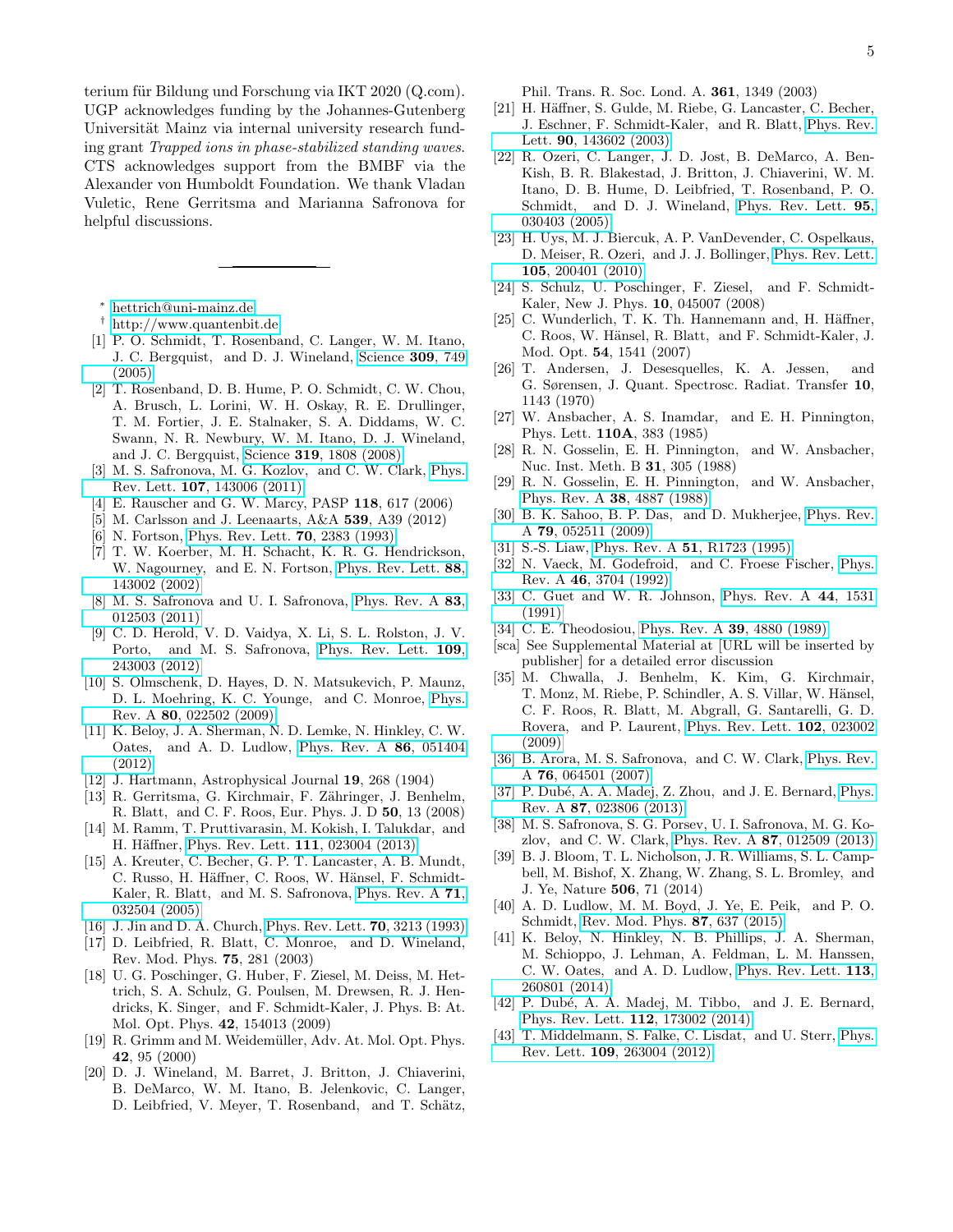# Measurement of dipole matrix elements with a single trapped ion: Supplemental material

M. Hettrich<sup>\*1</sup>, T. Ruster<sup>1</sup>, H. Kaufmann<sup>1</sup>, C. F. Roos<sup>2,3</sup>, C. T. Schmiegelow<sup>1</sup>, F. Schmidt-Kaler<sup>1</sup>, and U. G. Poschinger<sup>1</sup>

<sup>1</sup>QUANTUM, Institut für Physik, Universität Mainz, Staudingerweg 7, 55128 Mainz, Germany

 ${}^{2}$ Institut für Quantenoptik und Quanteninformation, Österreichische Akademie der Wissenschaften, Technikerstraße 21a, 6020 Innsbruck, Austria

 $3$ Institut für Experimentalphysik, Universität Innsbruck, Technikerstraße 25, 6020 Innsbruck, Austria

August 11, 2015

In this document, we present details on how to avoid, suppress and characterize corrections, systematic and statistical errors in our measurement scheme to determine dipole matrix elements. In Sec. 1, we give details on how data for the different quantities was acquired, and numerical values for the resulting quantities are listed. Sec. 2 explains details of the experimental setup and methods which are related to error mitigation. In Sec. 3, we discuss all sources of corrections and errors in detail and list numerical values for these. Note that we refer to expression x from the main manuscript as Eq. Mx.

# Contents

|                                                           |                  | 1 Measurements to determine $\gamma_{PS}$ , $\gamma_{PD}$ and $\tau$ |  |  |  |  |  |
|-----------------------------------------------------------|------------------|----------------------------------------------------------------------|--|--|--|--|--|
|                                                           |                  | 2 Experimental considerations                                        |  |  |  |  |  |
|                                                           |                  | $\overline{\phantom{a}}$                                             |  |  |  |  |  |
|                                                           |                  |                                                                      |  |  |  |  |  |
|                                                           |                  |                                                                      |  |  |  |  |  |
| 3 Uncertainties and corrections of the measured variables |                  |                                                                      |  |  |  |  |  |
|                                                           | 3.2 <sub>1</sub> |                                                                      |  |  |  |  |  |
|                                                           | 3.3 <sub>1</sub> |                                                                      |  |  |  |  |  |
|                                                           | 3.4              |                                                                      |  |  |  |  |  |
|                                                           |                  |                                                                      |  |  |  |  |  |

<sup>∗</sup>hettrich@uni-mainz.de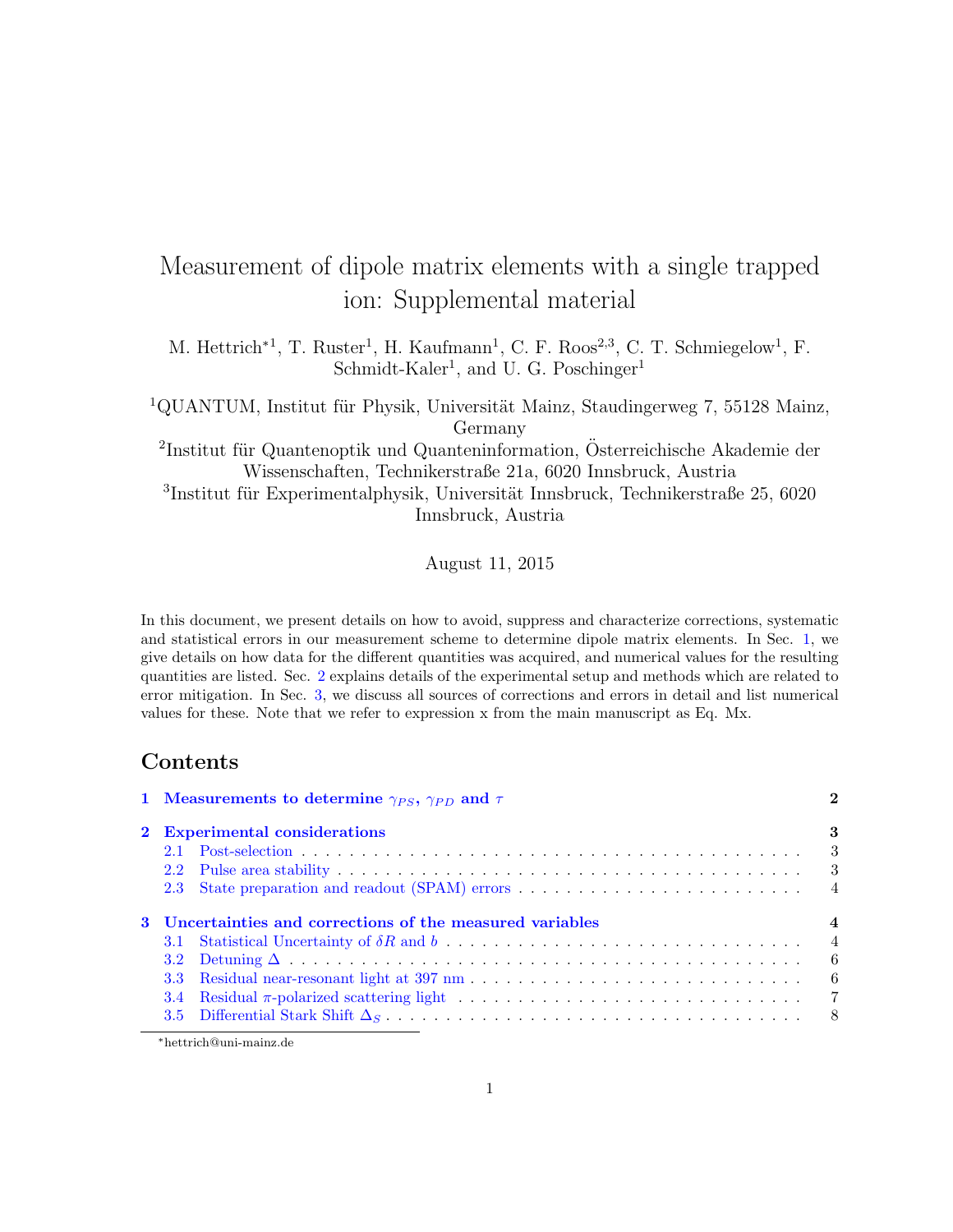|  | 4 Total uncertainties and corrections of $\gamma_{PS}, \gamma_{PD}$ and $\tau$ | 12 |
|--|--------------------------------------------------------------------------------|----|

# 1 Measurements to determine  $\gamma_{PS}$ ,  $\gamma_{PD}$  and  $\tau$

According to Eq. M3, the natural linewidth  $\gamma_{PS}$  is determined by the detuning from resonance  $\Delta$ , the differential ac Stark shift  $\Delta_S$  and the differential scattering rate  $\delta R$ . These quantities have been measured as follows:

• Detuning  $\Delta$ :

The detuning  $\Delta_R$  is determined by measuring the the absolute frequency  $f_j$  of the scattering light for each detuning j. The number of detunings  $D = 4$  (two on the blue side and two on the red side of the resonance) and the resonance frequency  $f_{res}$  of the  $S - P$ -transition, which is determined as described in section 3.2.

• Scattering rates  $R_+$  and  $R_-$ 

We have acquired a total number of 65 scattering curve pairs, distributed among four detunings  $\Delta_i$ , such that for each detuning  $N_i = \{18, 17, 14, 16\}$  measurements were done. Each pair consists of one curve for initialization in  $|\uparrow\rangle$ , and one in  $|\downarrow\rangle$ . For each of these data sets, 30 different pulse times when the off-resonant beam is switched on were probed, ranging between 0 ms and 1 ms. The pulse times are unevenly distributed along the time axis to provide a more dense sampling for short pulse times. The 30 pulse times are probed in chunks of 25 repetitions, in a random permutation to avoid systematic effects. This is repeated 100 times, such that in total 2500 interrogations per pulse time are performed. For zero pulse time, in total 5000 interrogations are performed, which allows for a better accuracy in the determination of the readout parameters, c.f. Sec. 2.3. The measurements for each initialization level are performed within one sequence.

The polarization of the off-resonant light is adjusted to be predominantly  $\sigma^+$ , i.e.  $R_+ \gg R_-$ , and it is not changed throughout all measurements. The two curves of each curve pair are *jointly* fitted to the model function. The fit provides the values  $R_{+,i,j}$  and  $R_{-,i,j}$  for curve pair  $(i,j)$ . j identifies the detuning, and i identifies the number of measurement for that respective detuning.

• Differential Stark shift  $\Delta_S$ 

For each scattering curve pair  $(i, j)$ , right before and right after the scattering measurement, Stark shift measurements are carried out, the mean of which,  $\Delta_{S,i,j}$ , is considered to be the Stark shift belonging to measurement  $(i, j)$ .

For each scattering curve pair,  $\gamma_{PS,i,j}$  is calculated. We take the mean of those, and arrive at:

$$
\gamma'_{PS} = 2\pi \times 21.48 \,\text{MHz} \tag{1}
$$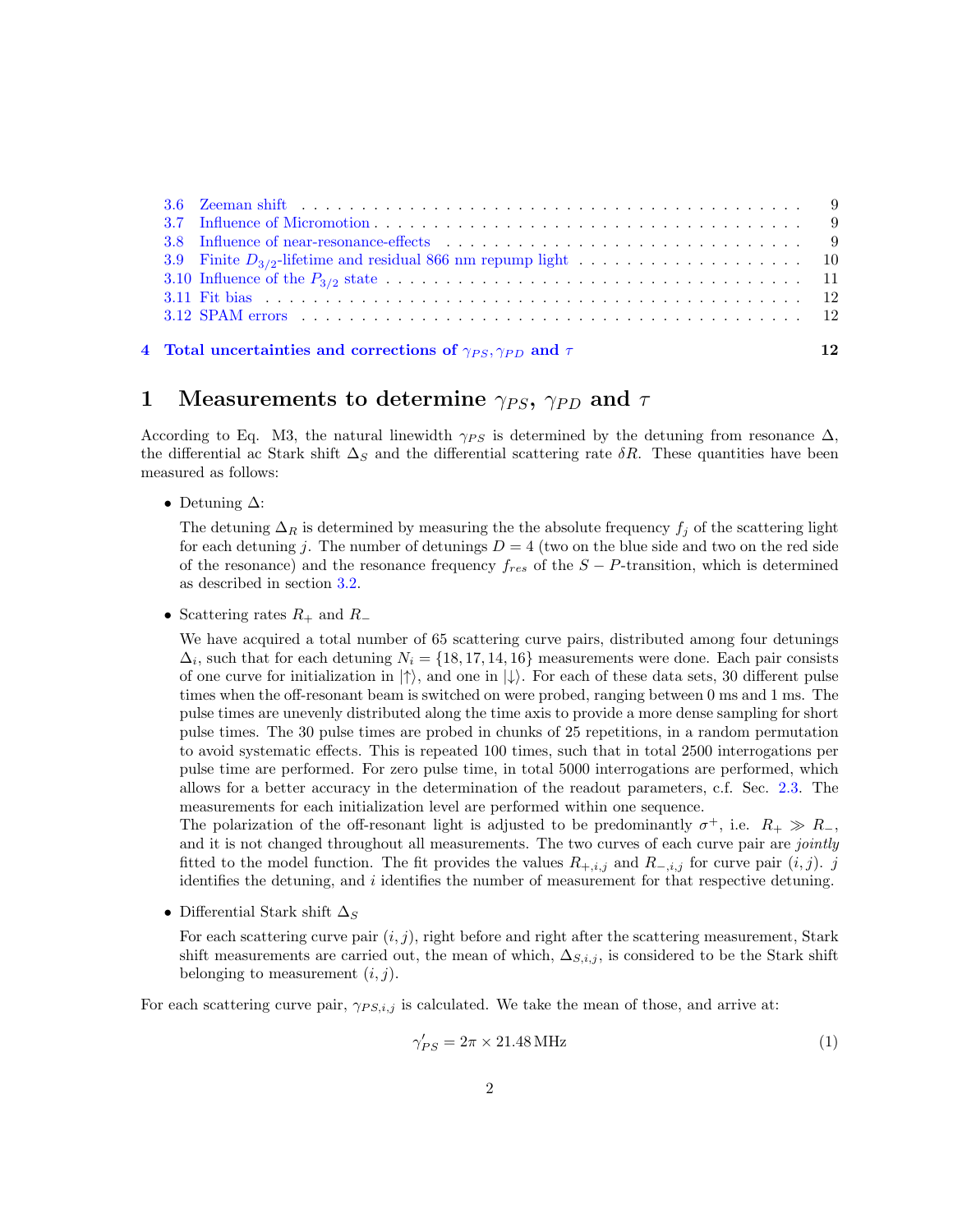Taking into account all corrections from section 3, that value reads:

$$
\gamma_{PS} = 2\pi \times 21.57 \,\text{MHz} \tag{2}
$$

For each measured scattering curves  $(i, j)$ , the branching parameter  $b_{i,j}$  is also given by the same fit mentioned above. With the mean of all  $b_{i,j}$ , b, the natural linewidths  $\gamma_{PS}$  and  $\gamma_{PD}$  are related as follows:

$$
\gamma_{PD} = \frac{b}{3} \gamma_{PS} = 2\pi \times 1.48 \,\text{MHz} \tag{3}
$$

The total lifetime of the  $P_{1/2}$ -state  $\tau$  is finally:

$$
\tau = \frac{1}{\gamma_{PS} + \gamma_{PD}} = 6.90 \,\text{ns} \tag{4}
$$

The resulting values for these quantities are shown in table 1. The numbers are given for the four detunings  $\Delta_i$ , each averaged over the  $N_i$  respective datasets.

| $\Delta_i/2\pi$ (GHz) | $R_{i,+}(s^{-1})$ | $(5^{-1})$<br>$R_{i,-}$ | $\Delta_{S,i}/2\pi$ (MHz) | $b_i$      | $\gamma_{PS,i}/2\pi$ (MHz) |
|-----------------------|-------------------|-------------------------|---------------------------|------------|----------------------------|
| $-13.94$              | 4474(78)          | 47(7)                   | 1.3753                    | 0.2063(48) | 21.45(33)                  |
| $-12.03$              | 6011(80)          | 63(11)                  | 1.58819                   | 0.2080(53) | 21.52(30)                  |
| 11.52                 | 6514(125)         | 101(7)                  | 1.64198                   | 0.2056(45) | 21.49(39)                  |
| 13.42                 | 4762(40)          | 76(8)                   | 1.39819                   | 0.2067(52) | 21.48(17)                  |

# 2 Experimental considerations

# 2.1 Post-selection

The data is post-selected in such a way that chunks of 25 interrogations where the ion is not found sufficiently bright after reset - indicating an impairment of Doppler cooling - are discarded. Similarly, chunks where the shelving was impaired were discarded, which can be identified by spuriously low dark count fractions. In total, less than 1% of all raw datapoints have been removed by this post-selection scheme.

# 2.2 Pulse area stability

Our measurement scheme relies on a constant optical power and polarization from the off-resonant laser near 397 nm at the location of the trapped ion. Several measures are employed to guarantee the stability. The laser light derived from a doubled, amplified laser system (Toptica TA-SHGpro) is coupled into a single mode fiber. At the fiber output, a polarizer filters undesired polarization components. After the polarizer, a small fraction of the optical power is picked and measured on a photodetector. The signal is used by a commercial intensity stabilization unit (NoiseEater, TEM Messtechnik), which acts on an electro-optical modulator before the fiber input. This way, intensity and polarization after the fiber output are actively stabilized. For switching, we employ an acousto-optical modulator  $(AOM)^{-1}$ , which exhibits no measureable <sup>2</sup> beam pointing drift when switching between no power and maximum rf-power

<sup>1</sup> I-M110-3C10BB-3-GH27, Gooch&Housego

<sup>2</sup>Measured with a position sensitive detector PDP90A, Thorlabs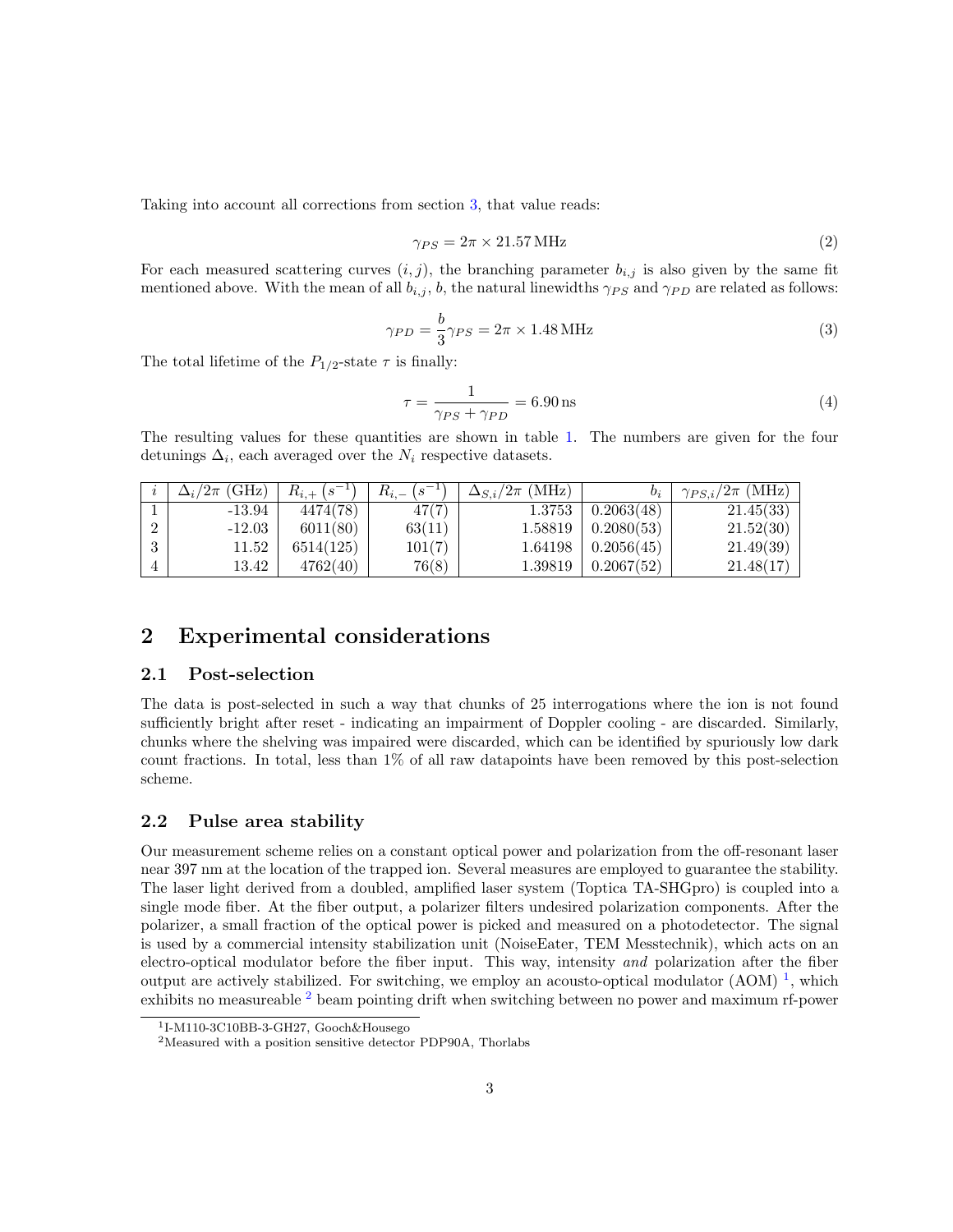(2 W). The rf amplifier supplying the AOM is mounted on a temperature-stabilized water-cooled plate to avoid temperature-change-induced power drifts. The laser beam is focused such that zero and higher diffraction orders coincide at the position of the trapped ion, i.e. residual AOM induced beam pointing fluctuations are mitigated. Further mitigation is ensured by a relatively large beam waist of about  $30 \mu$ m, and a careful positioning of the ion at the waist center by maximizing the ac Stark shift. Diffraction angle and efficiency of an AOM weakly depends its temperature, and thus on the timeaveraged rf-power. This is kept constant by fixing all pulse sequences for measurement of the ac Stark shifts and scattering rates to the same duration, and inserting additional rf pulses after readout to keep

# the average switched-on time constant.

# 2.3 State preparation and readout (SPAM) errors

Taking into account imperfect initialization, the experimental signals for the scattering rate measurements are modeled by a linear transformation of the populations from Eq. M6:

$$
p_{\uparrow}^{(\uparrow)}(t) = \epsilon_{\downarrow} + (1 - \epsilon_{\uparrow}) \left( a_{\uparrow} \tilde{p}_{\uparrow}^{(\uparrow)}(t) + (1 - a_{\uparrow}) \tilde{p}_{\uparrow}^{(\downarrow)}(t) \right)
$$
  
\n
$$
p_{\uparrow}^{(\downarrow)}(t) = \epsilon_{\downarrow} + (1 - \epsilon_{\uparrow}) \left( a_{\downarrow} \tilde{p}_{\uparrow}^{(\downarrow)}(t) + (1 - a_{\downarrow}) \tilde{p}_{\uparrow}^{(\uparrow)}(t) \right),
$$
\n(5)

where the  $a_{\uparrow} \lesssim 1$  and  $a_{\downarrow} \gtrsim 0$  characterize the state preparation (pumping) fidelity,  $\epsilon_{\downarrow}$  ( $\epsilon_{\uparrow}$ ) is the error probability that the ion is spuriously detected as being in state  $|\uparrow\rangle$  ( $|\downarrow\rangle$ ), when it actually is in state  $|\downarrow\rangle$  $(|\uparrow\rangle).$ 

# 3 Uncertainties and corrections of the measured variables

We carefully distinguish statistical and systematic errors, and systematic shifts. A statistical error of a given quantity is denoted by  $\epsilon(\cdot)$ , while a systematic error is denoted by  $\sigma(\cdot)$ . A systematic shift is denoted by  $\delta(\cdot)$ , and it is accompanied by a systematic error. All shifts and uncertainties are reported as relative quantities. Some error sources are found to be small as compared to the dominating ones, in this case an estimation of the magnitude is given, however these error sources are not quantitatively taken into account in the total error. If this is the case, it is explicitly stated in the corresponding section. As our total error is on the  $10^{-3}$  level, we do not take corrections and errors below the  $10^{-4}$  level into account in the final error budget. In the cases where we report mean values  $\bar{\epsilon}, \bar{\sigma}$ , these quantities result from averaging over all data sets. In these cases, the individual values for each data-set rather than the indicated mean values are used for the computation of the final values.

# 3.1 Statistical Uncertainty of  $\delta R$  and b

For each curve i,  $R_{\pm,i,j}$  and are determined by a fit of the depolarization data to the model Eqs. 5. The uncertainties of that fit are extracted by marginalization of the data generated by the used Markov Chain Monte Carlo algorithm. It is verified by parametric bootstrapping: For fixed  $R_{\pm}$  and b values, 30 instances of simulated measurement data with binomial noise are generated and fitted in the same way as the original data, each fit yielding result values for  $R_{\pm}$  and b and their statistical errors. The standard errors determined from the actual data are in agreement with the standard deviation of the mean values found for the 30 bootstrapping datasets. Note that cross-correlations between uncertainties of  $R_{\pm}$  and b and the additional parameters introduced for characterizing SPAM errors, c.f. Sec. 2.3, are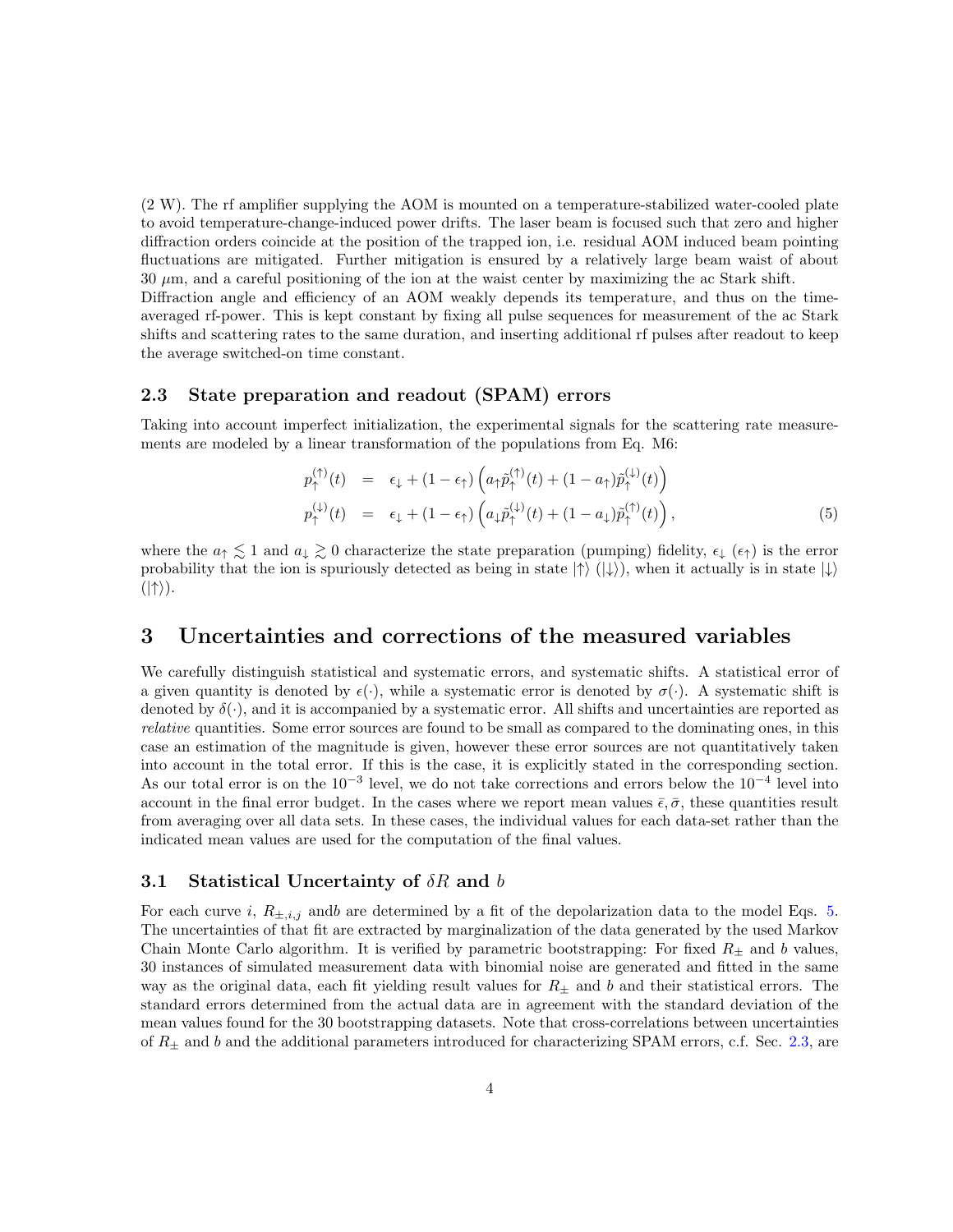fully taken into account due to the marginalization of the Monte Carlo data.

The individual standard error of  $\delta R$  for each dataset i, j is used to determine the total uncertainty of  $\gamma_{PS}$ , see section 4. The individual standard errors of b affect the total uncertainty  $\Gamma_{PD}$  and  $\tau$ , c.f. Eqs. 3 and 4. The means over all datasets of the relative statistical errors are

$$
\begin{array}{rcl}\n\bar{\epsilon}(\delta R) & = & 12.1 \cdot 10^{-3} \\
\bar{\epsilon}(b) & = & 24.8 \cdot 10^{-3}\n\end{array} \tag{6}
$$



Figure 1: Comparison of expected and actual spreads of measured dark count fractions: We plot the expected population standard deviation Eq. 7 (solid black line), computed using the total estimated dark count fractions  $p_{\uparrow}^{(\downarrow,\uparrow)}(t)$  and  $N=25$ . The red points are the sample standard deviations of the dark count fractions from the 100 different acquired chunks of  $N = 25$  interrogations. The solid grey lines show  $2\sigma$  intervals for the expected standard sample deviations. A significant fraction of outliers would indicate additional drifts and fluctuations. The data for  $p_{\uparrow}^{(\downarrow)}$  $\hat{\uparrow}^{(1)}(t)$  is shown in the left panel, the data for  $p_{\uparrow}^{(\uparrow)}$  $\uparrow^{\langle \dagger \rangle}(t)$  in the right panel.

The validity of the statistical errors relies on the assumption that their dominant source is the readout shot noise of the spin measurements. Possible drifts or fluctuations of the optical power or polarization during a depolarization rate measurement would corrupt this assumption. We verified that no such effects are present on a significant level in the following way: For a given data-set, for each exposure time t, the measurement data for  $p_{\uparrow}^{(\uparrow,\downarrow)}$  $\hat{\phi}^{(+,)}(t)$  was taken in chunks comprised of  $N = 25$  spin interrogations. For each chunk, coarse estimates for  $p_{\uparrow}^{(\uparrow,\downarrow)}(t)$  are obtained by dividing the number of dark count events by the number of interrogations  $N$ . The sample standard deviation of these values over the set of chunks is compared to the expected population standard deviation for binomial statistics,

$$
\epsilon\left(p_{\uparrow}^{(\uparrow,\downarrow)}(t)\right) = \sqrt{p_{\uparrow}^{(\uparrow,\downarrow)}(t)\left(1-p_{\uparrow}^{(\uparrow,\downarrow)}(t)\right)/N}.\tag{7}
$$

The results are in agreement with the assumption of binomial statistics, we can therefore exclude additional drifts and fluctuations at a significant level. An example is shown in Fig. 1.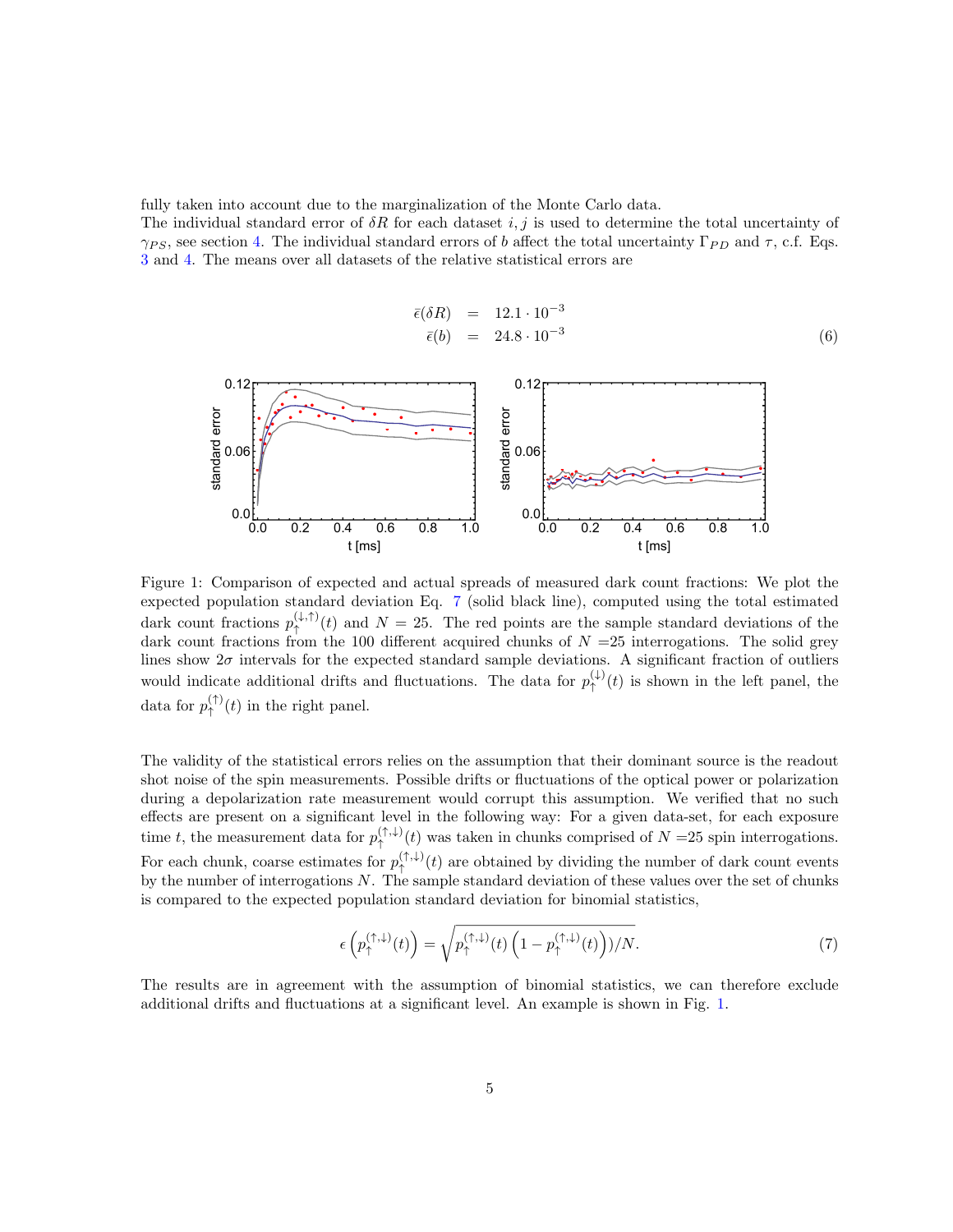### 3.2 Detuning ∆

The detunings read  $\Delta_j = f_j - f_{res}$ , with  $f_{res}$  being the so far unknown resonance frequency of the transition. The precision of the detunings  $\Delta_j$  are given by the measurement precision of the absolute laser frequencies  $f_j$  of the four detuning values. These are measured by a commercial wavemeter  $^3$ . The resulting uncertainties have been quantified by determining the standard deviation of a time series of wavelength measurements of a frequency-stabilized laser, which has a linewidth orders of magnitude smaller than that measured standard deviation. These uncertainties amount to:

$$
\epsilon_{wm}(\Delta_1) = 0.4 \cdot 10^{-3}
$$
  
\n
$$
\epsilon_{wm}(\Delta_2) = 0.5 \cdot 10^{-3}
$$
  
\n
$$
\epsilon_{wm}(\Delta_3) = 0.6 \cdot 10^{-3}
$$
  
\n
$$
\epsilon_{wm}(\Delta_4) = 0.4 \cdot 10^{-3}
$$
\n(8)

To determine the resonance frequency  $f_{res}$ , we note that the ratio of ac Stark shift and differential scattering rate is proportional to the detuning:

$$
(-)\frac{1}{3}\frac{\Delta_{S,i,j}}{\delta R_{i,j}} \propto \Delta_j.
$$
\n(9)

The minus sign holds for negative detunings. We perform a linear regression of this quantity with respect to the wavelength meter frequency  $f_j$  from which the zero-crossing  $f_{res}$ , i.e. the resonance frequency, is obtained. The accuracies of the detunings  $\Delta_j$  are limited by the accuracy of the linear regression used to determine the numerical value of  $f_{res}$ . As  $f_{res}$  is used to compute all detunings, it is a systematic error. The values are:

$$
\sigma_{fit}(\Delta_1) = 1.5 \cdot 10^{-3}
$$
  
\n
$$
\sigma_{fit}(\Delta_2) = 1.8 \cdot 10^{-3}
$$
  
\n
$$
\sigma_{fit}(\Delta_3) = 1.8 \cdot 10^{-3}
$$
  
\n
$$
\sigma_{fit}(\Delta_4) = 1.6 \cdot 10^{-3}
$$
\n(10)

# 3.3 Residual near-resonant light at 397 nm

Two laser sources provide spurious residual light weakly driving the cycling transition.

• Doppler cooling laser: The laser used for Doppler cooling and fluorescence readout is switched by an acousto-optical modulator <sup>4</sup> in double-pass configuration. An estimate of the residual photon scattering rate due to imperfect switch-off is obtained by initializing the qubit in  $|\uparrow\rangle$  or  $|\downarrow\rangle$ , either before or after a 10 ms wait time before readout. This yields spurious spin flip rates of  $R_{-}^{(res)}$  =1.1(6) Hz and  $R_{+}^{(res)}$  =0.7(4) Hz. These rates are taken into account for two of the acquired

<sup>3</sup>WSU, High Finesse GmbH

<sup>4</sup> I-M110-3C10BB-3-GH27, Gooch&Housego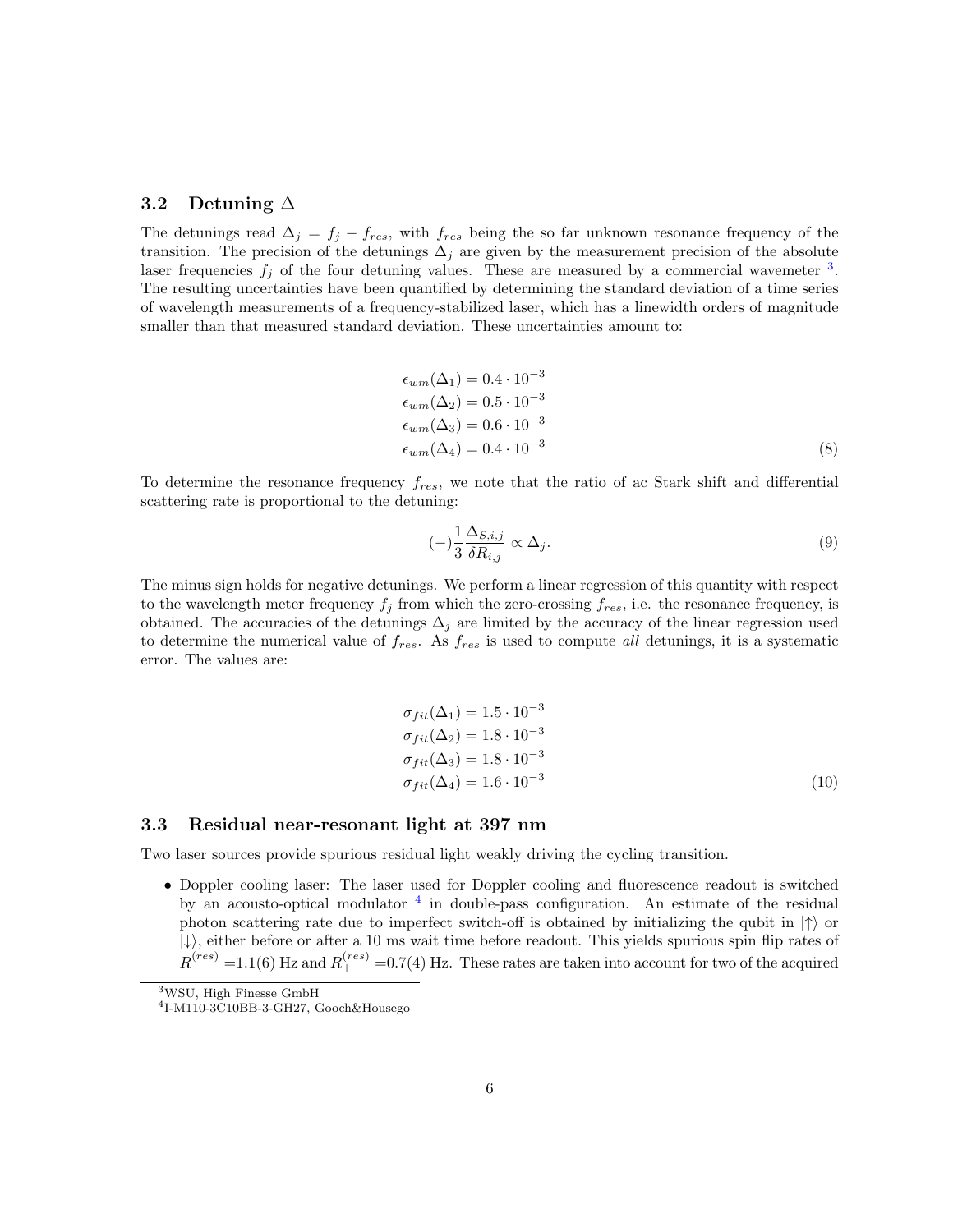datasets, by modifying the model Eqs.M6, incorporating the fact that these persist throughout the entire 1 ms interval. From fitting with the modified model, obtain the following corrections:

$$
\delta_{397}(\delta R) = -4.1 \cdot 10^{-4} \n\delta_{397}(b) = -8.3 \cdot 10^{-4}
$$
\n(11)

and systematic errors

$$
\begin{array}{rcl}\n\sigma_{397}(\delta R) & = & 4.6 \cdot 10^{-4} \\
\sigma_{397}(b) & = & 6.4 \cdot 10^{-4}\n\end{array} \tag{12}
$$

• Off-resonant laser: The off-resonant light near 397 nm is obtained from an amplified, frequency doubled diode laser system <sup>5</sup>. The amplified fundamental beam seeding the doubler has a broad background of amplified spontaneous emission (ASE), extending over about 30 nm, equivalent to  $\delta_{amp} \approx 2\pi \cdot 57$  THz. The suppression with respect to the coherent light is specified to be  $\chi = -40$  dB. One might argue that this background leads to additional UV light near the atomic resonance, which would effectively shorten the measured lifetime. We give a pessimistic estimate of this effect, assuming only  $\chi$  =-30 dB ASE suppression, perfect phase-matching for sum-frequency generation (SFG) of ASE and laser mode photons, perfect AOM diffraction even for incoherent light and that a spurious component exactly hits the atomic resonance. With a SHG cavity linewidth of  $\delta_c = 2\pi \cdot 500$  kHz, we obtain a power ratio of the spurious to the main SHG component of

$$
\frac{P_{spur}}{P_{SHG}} \approx \chi \frac{\delta_c}{\delta_{amp}} \approx 9 \cdot 10^{-15}
$$
\n(13)

This strong suppression even under pessimistic assumptions leads us to the conclusion that this effect does not have to be taken into account. We still perform an experimental verification, where we probe depolarization after initialization in  $|\downarrow\rangle$ , at a fixed off-resonant pulse-time of 50  $\mu$ s, corresponding to about 20% depolarization. We scan the laser frequency over a range of 1.3 GHz, which is more than one free spectral range of the SHG cavity. The scan speed is about 2 MHz/s, such that one data point integrates over about 4 MHz, which is slow enough to resolve the atomic line. No resonant features were observed in the resulting depolarization signal.

#### 3.4 Residual  $\pi$ -polarized scattering light

The k-vector of the scattering light is aligned parallel to the magnetic field, so ideally only σ-transitions can be driven. Alignment errors of the beam might be the cause for residual  $\pi$ -polarized light, which is not accounted for in Eq. M4. Taking into account an the pumping to the  $D_{3/2}$  caused by additional  $\pi$ polarized light, the rate equations Eqs. M6 are extended, including an additional parameter  $R_D$ :

$$
\dot{p}_{\uparrow} = -R_{-}(1+b) p_{\uparrow} - R_{D} p_{\uparrow} + R_{+} p_{\downarrow} \n\dot{p}_{\downarrow} = -R_{+}(1+b) p_{\uparrow} - R_{D} p_{\downarrow} + R_{-} p_{\uparrow}.
$$
\n(14)

with

$$
R_D = \frac{b}{2} \frac{\epsilon_0^2}{\epsilon_+^2} R_+.
$$
\n(15)

<sup>5</sup>TA SHGpro, Toptica Photonics AG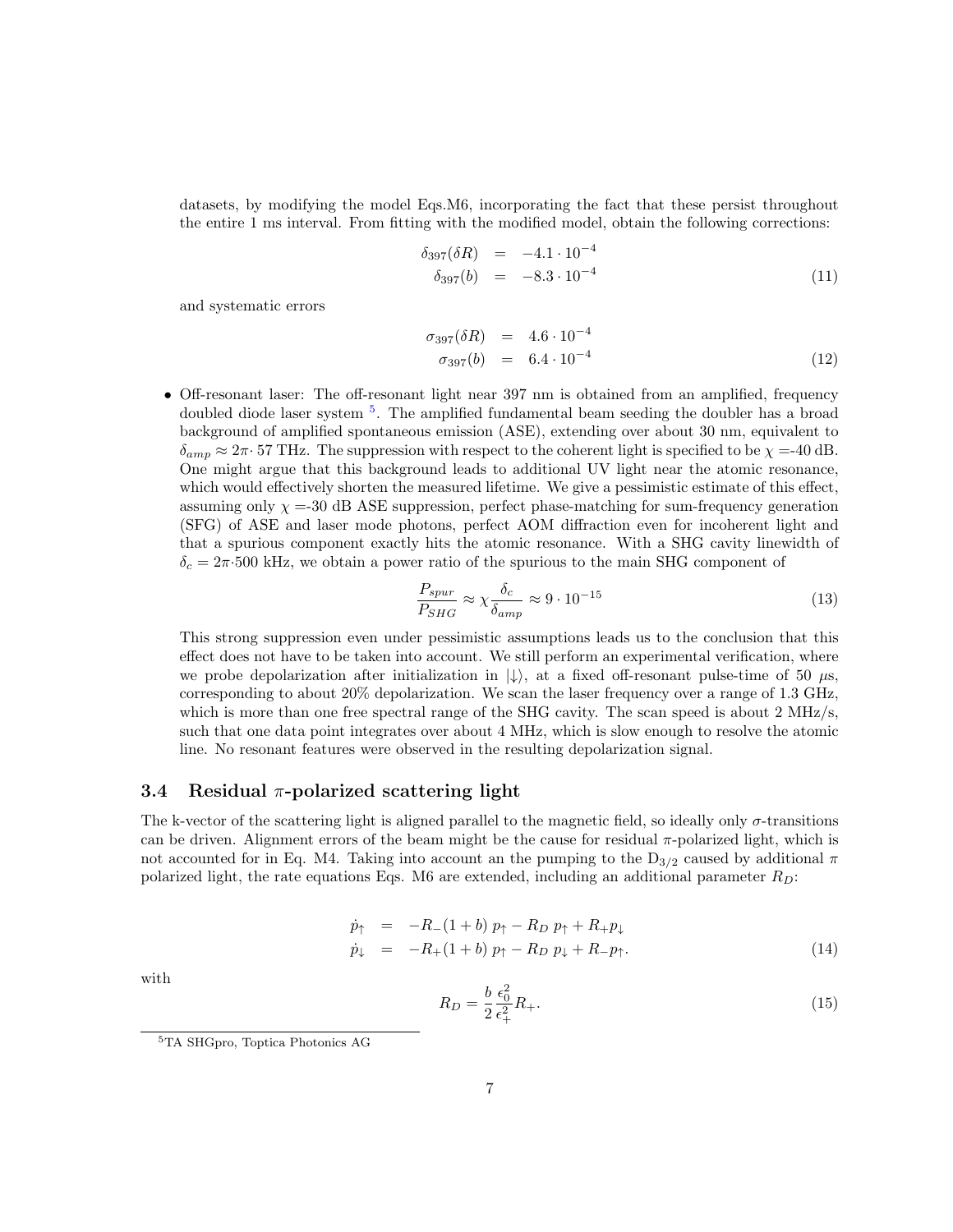The solutions of the rate equations are of the same form as for Eq. M6, however with altered coefficients

$$
\bar{R} = (1+b)(R_{-}+R_{+})+R_{D} \tag{16}
$$

$$
\tilde{R}^2 = \bar{R}^2 - 4(2+b)(R_D + bR_-)R_+.
$$
\n(17)

If the data is now fitted using this modified model, we obtain values of about  $R_D = 3(3)$  Hz, and altered values for  $\delta R$ , b. The mean value of the deviations of  $\delta R$ , b are used to compute the corrections:

$$
\bar{\delta}_{\pi}(\delta R) = 3.3 \cdot 10^{-3} \n\bar{\delta}_{\pi}(b) = -2.4 \cdot 10^{-3},
$$
\n(18)

and the spread of the deviations within each data-set determines the systematic error

$$
\bar{\sigma}_{\pi}(\delta R) = 2.9 \cdot 10^{-3}
$$
  
\n
$$
\bar{\sigma}_{\pi}(b) = 2.6 \cdot 10^{-3}
$$
\n(19)

# 3.5 Differential Stark Shift  $\Delta_S$



Figure 2: The red points depict the relative deviations of the ac Stark shift values  $\Delta_{S,i,j}$  from their mean for all four measurement sessions. The blue curves are the B-spline functions defined by the points. The RMS deviation of the points from the spline is used as the statistical error.

We carried out the bootstrapping method from Sec. 3.1 for determining the uncertainty of the ac Stark Shift  $\Delta_S$ . The result is that the uncertainty from the binomial readout statistics of the measurement would lead to insignificant uncertainties on the  $10^{-7}$  level. Systematic effects, i.e. temporal drifts, are clearly dominant.

 $\Delta_{S,i,j}$  is for each dataset i, j is determined by the mean of two measurements, taken before and after the scattering rate measurement yielding  $\delta R_{i,j}$ . The drift of the ac Stark shift drift over the measurement time each detuning  $\Delta_i$  is slow and therefore mostly resolved, thus the assumption of a linear drift between two consecutive stark shift measurements is justified. To account for residual drifts on a timescale which is not resolved, we use the measured  $\Delta_S$  values as control points to define a B-spline function as shown in Fig. 2. The RMS of the difference of the measurement result and the corresponding B-spline value is treated as the overall inaccuracy  $\epsilon(\Delta_{S,i,j})$  of all  $\Delta_S$  values pertaining to detuning  $\Delta_i$ . The mean value of those relative uncertainties reads

$$
\bar{\epsilon}(\Delta_S) = 3.0 \cdot 10^{-4} \tag{20}
$$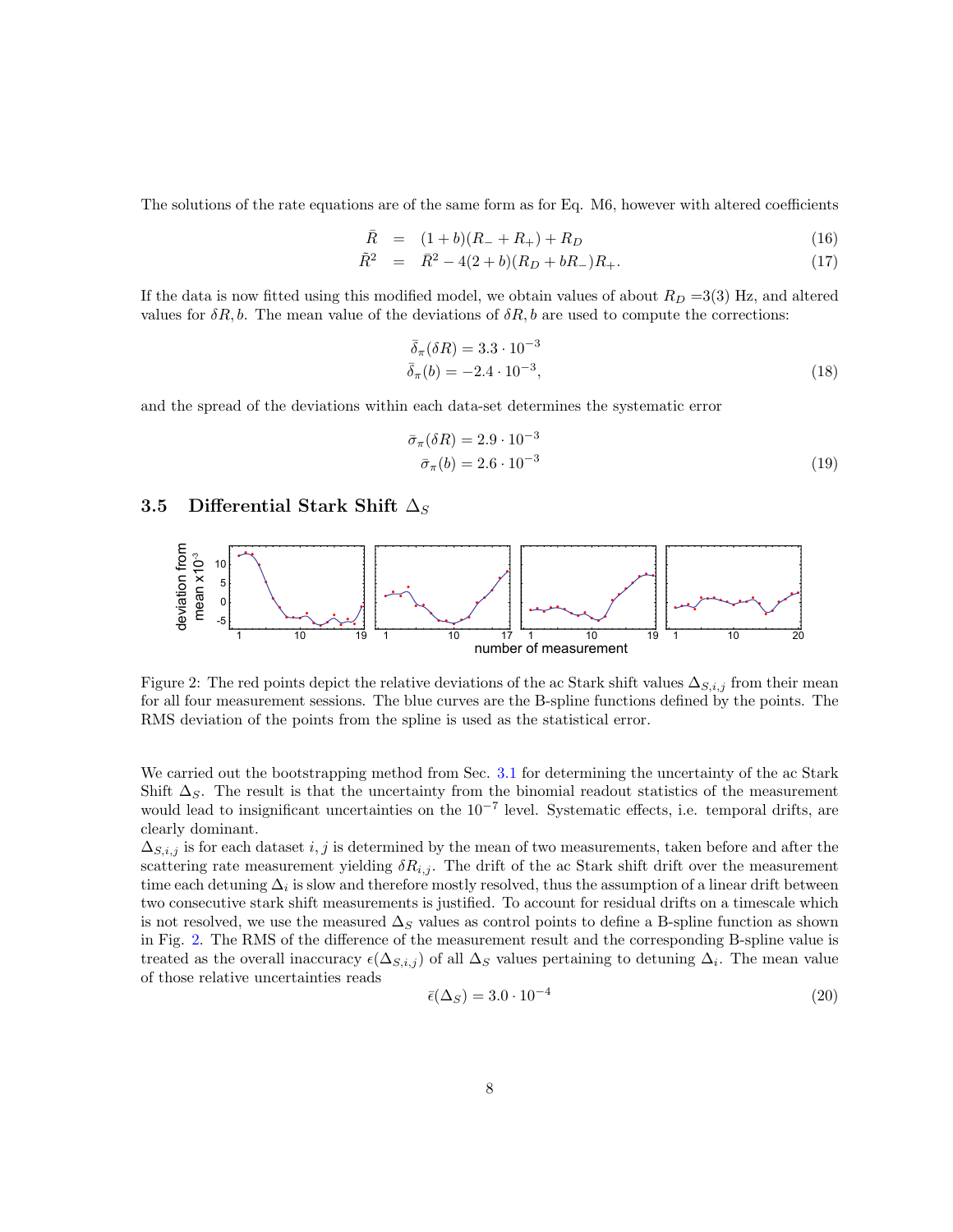#### 3.6 Zeeman shift

We do not take the Zeeman shifts of the atomic levels ( $\Delta_Z = 2\pi \cdot 13.34$  MHz splitting between  $|\uparrow\rangle$  and  $|\downarrow\rangle$ ) into account. However, as the atomic resonance frequency is determined via the ac Stark shift caused by the predominantly  $\sigma_+$  polarized beam, the detuning  $\Delta$  specifically refers to the  $|S_{1/2}, m_J = -1/2\rangle \leftrightarrow |P_{1/2}, m_J = +1/2\rangle$  transition *including* its Zeeman shift. Corrections are only necessary for the transitions driven by the weak  $\sigma_-\$  and  $\pi$  polarization components. The corresponding systematic errors are estimated to be

$$
\sigma_Z(\delta R) \approx \frac{\epsilon_{0,-}^2}{\epsilon_+^2} \frac{\Delta_Z}{\Delta} \approx \frac{R_-}{R_+} \frac{\Delta_Z}{\Delta} \lesssim 3 \cdot 10^{-5}
$$
\n
$$
\sigma_Z(\Delta_S) \lesssim 2 \cdot 10^{-5}
$$
\n(21)

### 3.7 Influence of Micromotion

Both the scattering rates  $R_+$ ,  $R_-$  and the Stark shift  $\Delta_S$  are altered in the presence of micromotion along the propagation direction of the off-resonant beam. The micromotion causes effective frequency modulation (FM), characterized by the trap drive frequency  $\Omega_{rf} = 2\pi \cdot 25$  MHz and the modulation index  $β$ . We obtain

$$
R_{\pm}^{(mm)} \approx \gamma_{PS} \frac{\epsilon_{\pm}^2 + \epsilon_0^2}{9} \sum_{n=-\infty}^{+\infty} J_n^2(\beta) \frac{\Omega^2}{4(\Delta + n\Omega_{rf})^2}
$$
(22)

$$
\Delta_S^{(mm)} \approx \frac{\epsilon_+^2 - \epsilon_-^2}{3} \sum_{n=-\infty}^{+\infty} J_n^2(\beta) \frac{\Omega^2}{4(\Delta + n\Omega_{rf})}
$$
(23)

By measuring the the shape of the resonance fluorescence line by recording fluorescence photons at low power and across resonance, an upper bound for the modulation Index of  $\beta = 3.5$  is obtained. Note that the micromotion-induced frequency modulation leads to symmetric FM sidebands, therefore the effects cancel out to first order. Due to the  $\Delta^{-1}(\Delta^{-2})$  scaling behavior of the ac Stark shift (scattering rates), both quantities are slightly increased by FM components on the side towards the resonance, such that the total effect partially cancels out. Thus, we give an estimate for the systematic error of the resulting  $\gamma_{PS}$  rather than for  $\Delta_S$  and  $\delta R$ . Using realistic values of  $\Omega^2$ ,  $\epsilon_+^2$ ,  $\epsilon_-^2$  and  $\Delta$ , we obtain

$$
\sigma_{mm}(\gamma_{PS}) = \frac{1}{\delta R} \left( \delta R^{(mm)} - \delta R \right) - \frac{1}{\Delta_S} \left( \Delta_S^{(mm)} - \Delta_S \right) \approx 1.0 \cdot 10^{-4} \tag{24}
$$

#### 3.8 Influence of near-resonance-effects

The expressions for  $\delta R$  Eq. M2 and  $\Delta_S$  Eq. M1 are only valid if  $|\Delta| \gg \gamma_{PS}$ ,  $\Omega$ . Our experimental conditions are  $\gamma_{PS}/|\Delta| \lesssim 2 \cdot 10^{-3}, \Omega/|\Delta| \lesssim 4 \cdot 10^{-2}$ , we therefore investigate how the approximations affect the results.

The measured, i.e. actual scattering rate  $\delta R^{(meas)}$  is smaller than the far-off-resonance approximation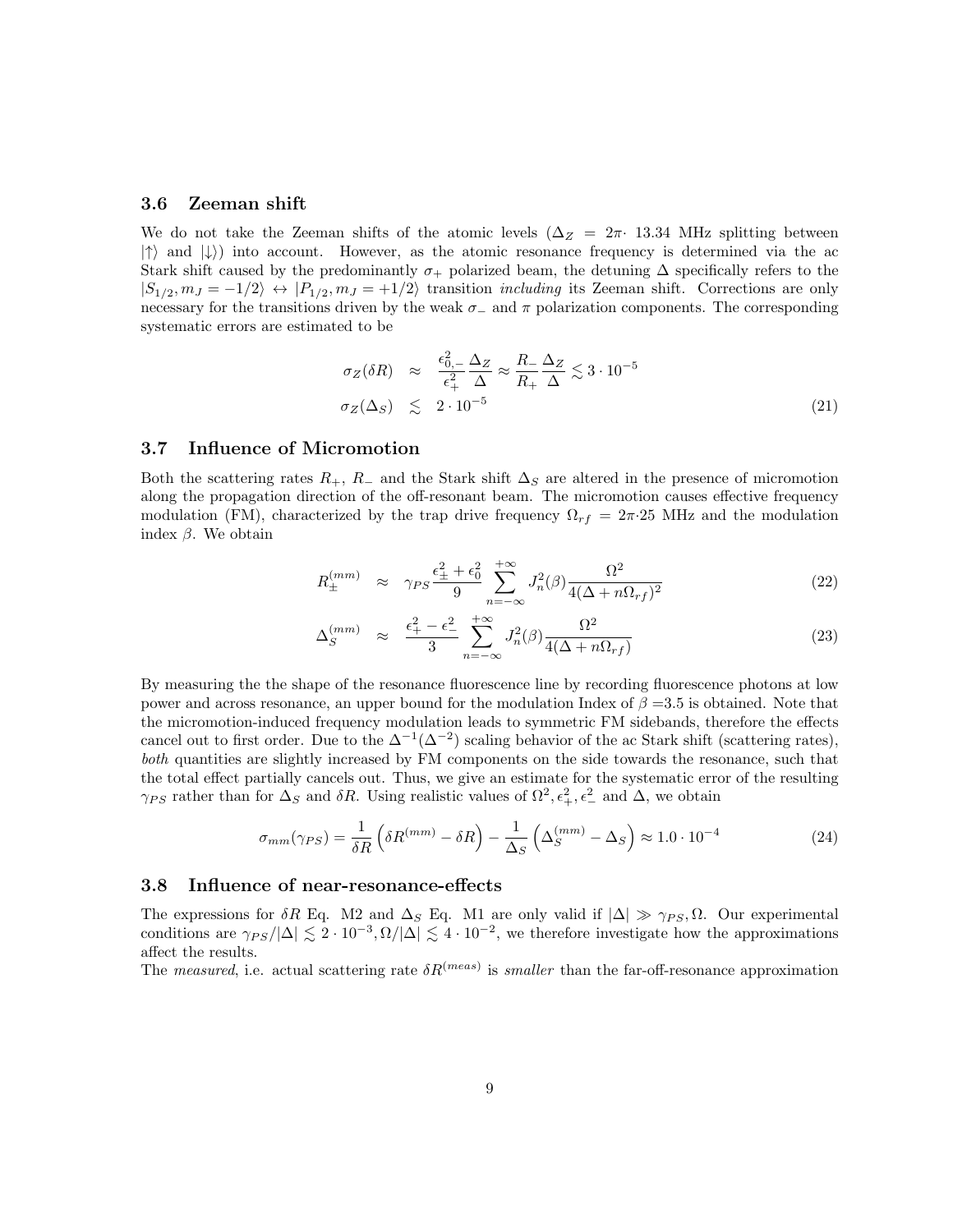Eq. M2. Including power broadening and finite natural linewidth, the scattering rate is given by

$$
\delta R^{(meas)} = \gamma_{PS} \frac{\epsilon_+^2 - \epsilon_-^2}{9} \frac{\Omega^2}{4\Delta^2 + \frac{2}{3}\Omega^2 + \gamma_{PS}^2}
$$
  
\n
$$
\approx \gamma_{PS} \frac{\epsilon_+^2 - \epsilon_-^2}{9} \Omega^2 \left( \frac{1}{4\Delta^2} - \frac{\frac{2}{3}\Omega^2 + \gamma_{PS}^2}{16\Delta^4} \right)
$$
  
\n
$$
= \delta R + \delta R' \tag{25}
$$

We thus have

$$
\delta R' = -\delta R \frac{\frac{2}{3}\Omega^2 + \gamma_{PS}^2}{4\Delta^2} \tag{26}
$$

The correction is obtained by invoking the expression Eq. M3 for the decay rate  $\gamma_{PS}$ :

$$
\gamma_{PS} = \frac{3\Delta}{\Delta_S} (\delta R^{(meas)} - \delta R') \n= \frac{3\Delta}{\Delta_S} \delta R^{(meas)} (1 + \delta_{broad}(\delta R))
$$
\n(27)

such that

$$
\delta_{broad}(\delta R) = -\frac{\delta R'}{\delta R^{(meas)}} \approx 2\Delta_S/\Delta \tag{28}
$$

We obtain

$$
\delta_{broad}(\delta R_1) = 2.0 \cdot 10^{-4}
$$
  
\n
$$
\delta_{broad}(\delta R_2) = 2.6 \cdot 10^{-4}
$$
  
\n
$$
\delta_{broad}(\delta R_3) = 2.9 \cdot 10^{-4}
$$
  
\n
$$
\delta_{broad}(\delta R_4) = 2.1 \cdot 10^{-4}.
$$
\n(29)

For  $\Delta_S$ , no expression corresponding to Eq. 25 is available, we therefore extract values from a numerical simulation using a three-level generalized optical Bloch equation. For  $\delta_{broad}(\Delta_S) = (\Delta_S^{(meas)} \Delta_S)/\Delta_S^{(meas)}$  $S^{(meas)}$ , we obtain

$$
\delta_{broad}(\Delta_{S,1}) = 1.0 \cdot 10^{-4}
$$
  
\n
$$
\delta_{broad}(\Delta_{S,2}) = 1.4 \cdot 10^{-4}
$$
  
\n
$$
\delta_{broad}(\Delta_{S,3}) = 1.4 \cdot 10^{-4}
$$
  
\n
$$
\delta_{broad}(\Delta_{S,4}) = 1.0 \cdot 10^{-4}.
$$
\n(30)

## 3.9 Finite  $D_{3/2}$ -lifetime and residual 866 nm repump light

In the model Eqs. M6, the lifetime of the  $D_{3/2}$ -state is considered to be infinite. The most recent experimental value is 1176(11) ms (Kreuter et. al., PRA 71, 2005). Residual light near 866 nm also depletes population accumulated in the  $D_{3/2}$  state at a rate  $R_{dep}$ , effectively reducing its lifetime. We measure the residual power in the imperfectly switched off beam, using a fibre-coupled avalanche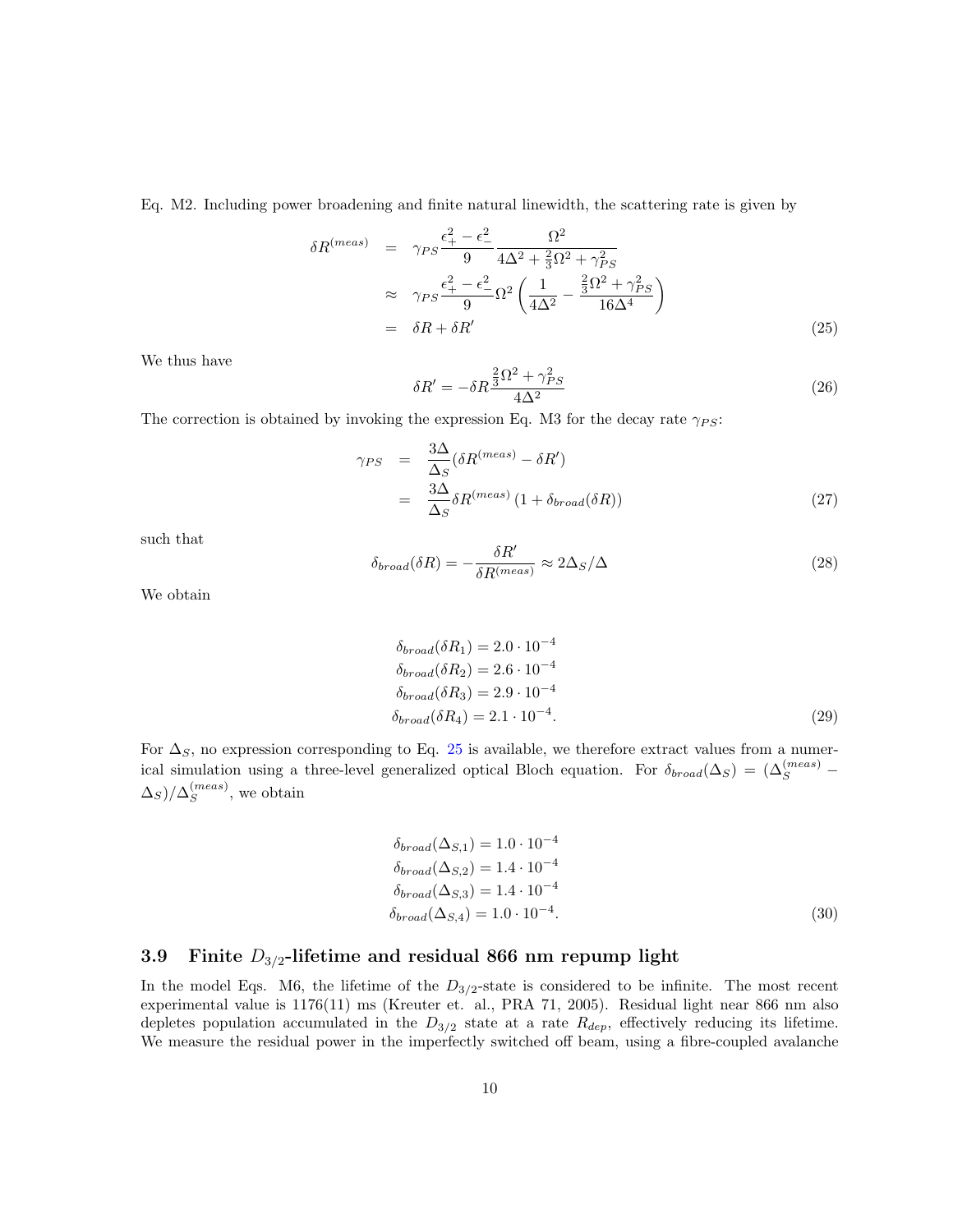photodiode, to about 6 pW. In the switched-on state, the optical power is 86  $\mu$ W. For observing the amount of resonance fluorescence versus optical power at 866 nm, we infer a saturation parameter of 23(5). This leads to a saturation parameter in the switched-off state of  $S_{off}^{(866)} = 1.6(8) \cdot 10^{-6}$ . The depletion rate of the  $D_{3/2}$  state is then

$$
R_{D3/2}^{(dep)} = \frac{\gamma_{PS}}{2} \frac{S_{off}^{(866)}}{1 + 4\bar{\delta}^2 / \gamma_{PD}^2}.
$$
\n(31)

Here,  $\delta$  is the average detuning of the sub-transitions between the  $P_{1/2}$  and  $D_{3/2}$  manifolds, considering the Zeeman splitting (see Sec. 3.6) and the repump laser to be tuned onto the blue side of the entire manifold. We obtain a laser induced depletion rate of 1.2(1.0) Hz. Thus, the  $D_{3/2}$  state is depleted at a total rate of about  $R_{D3/2}^{(dep)} = 2.2(1.0)$  Hz.

For estimating the impact of the depletion on the result for  $\delta R$ , we modify the rate equations Eqs. M6 to be

$$
\dot{p}_{\uparrow} = -R_{-}(1+b) p_{\uparrow} + R_{+} p_{\downarrow} + \frac{1}{2} R_{D3/2}^{(dep)} (1 - p_{\uparrow} - p_{\downarrow}) \n\dot{p}_{\downarrow} = -R_{+}(1+b) p_{\downarrow} + R_{-} p_{\uparrow} + \frac{1}{2} R_{D3/2}^{(dep)} (1 - p_{\uparrow} - p_{\downarrow}).
$$
\n(32)

Using these for example data in our fit procedure, we infer the systematic shifts

$$
\delta_{\gamma D3/2}(\delta R) = 3.2 \cdot 10^{-4} \n\delta_{\gamma D3/2}(b) = 1.6 \cdot 10^{-3}
$$
\n(33)

and systematic errors

$$
\begin{array}{rcl}\n\sigma_{\gamma D3/2}(\delta R) & = & 1.6 \cdot 10^{-4} \\
\sigma_{\gamma D3/2}(b) & = & 7 \cdot 10^{-4}\n\end{array} \tag{34}
$$

## 3.10 Influence of the  $P_{3/2}$  state

The  $P_{3/2}$  is separated from the  $P_{1/2}$  manifold by the fine-structure-splitting of  $\Delta_{FS} \approx 2\pi \cdot 6.69$  THz. The coupling strength  $\Omega^2$  is increased with respect to the  $P_{1/2}$  state by a factor of 2, given by the ration of the squared reduced dipole matrix elements, which we indicate explicitly. The presence of these levels affects both the Stark-shift and the scattering rates. For the scattering, we approximate the decay rate to be the same as for the  ${}^{2}P_{1/2}$  state, and we take only the predominant  $\sigma_{+}$  polarization component into account, and we neglect decay into the  $D_{3/2}$  and  $D_{5/2}$  states. The additional scattering rate then reads:

$$
R_{+}^{(P3/2)} \approx \gamma_{PS} \frac{2}{3} \frac{\epsilon_{+}^{2}}{6} \frac{2\Omega^{2}}{4(\Delta_{FS} - \Delta)^{2}} \approx \gamma_{PS} \frac{1}{9} \frac{2\Omega^{2}}{4\Delta_{FS}^{2}} \tag{35}
$$

Note that the for the  $P_{3/2}$  state, due to the different Clebsch-Gordan coefficients, the branching ratio of decays with spin-flip to decay without spin-flip is reversed with respect to the  $P_{1/2}$  state, however the scattering rate has the same prefactor as in Eq. M2. The excitation channel  $S_{1/2}, m_J = +1/2 \rightarrow$  $P_{3/2}, m_J = +3/2$  contributes only to elastic scattering. Interference effects between different pathways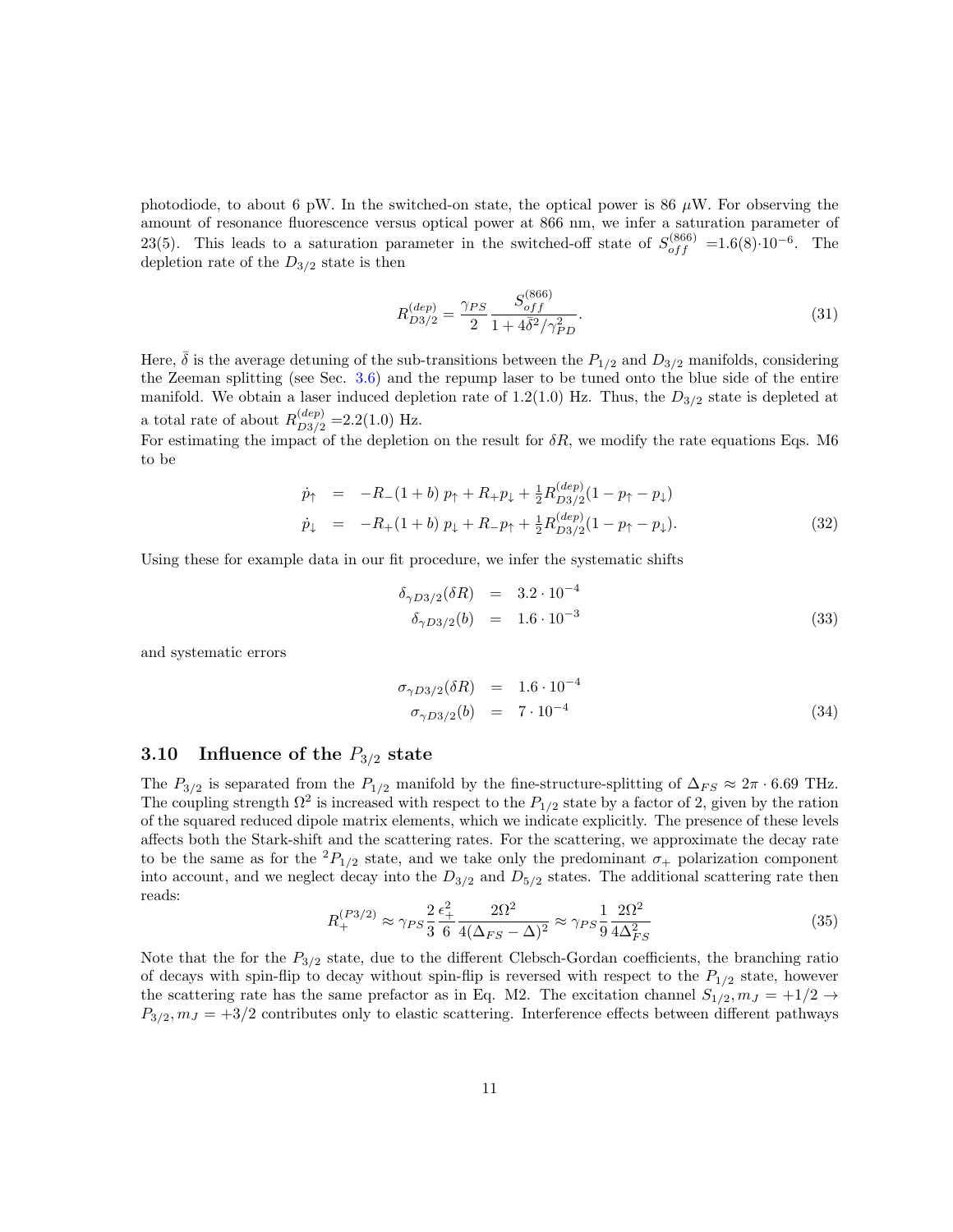do not play a role as the emitted photons are distinguishable either by wavelength or by polarization/emission direction. The correction to the ac Stark shift reads:

$$
\Delta_S^{(P3/2)} \approx \left(\frac{\epsilon_+^2}{2} - \frac{\epsilon_+^2}{6}\right) \frac{2\Omega^2}{4(\Delta_{FS} - \Delta)} \approx \frac{\epsilon_+^2}{3} \frac{2\Omega^2}{4\Delta_{FS}}\tag{36}
$$

For the  $P_{3/2}$  state, the transition  $S_{1/2}, m_J = +1/2 \rightarrow P_{3/2}, m_J = +3/2$  contributes to the differential ac Stark shift and has a larger Clebsch-Gordan coefficient than the transition  $S_{1/2}, m_J = -1/2 \rightarrow$  $P_{3/2}, m_J = +1/2$ . The reversed sign has to be accounted for as we only measure absolute values of  $\Delta_S$ . For  $\Delta > 0$ , the magnitude of  $\Delta_S$  is increased, for  $\Delta < 0$  it is decreased. We finally obtain

$$
\delta_{P3/2}(\Delta_{S,i,j}) = \frac{\Delta_i}{3\Delta_{FS}} \approx 1.0 \cdot 10^{-3} \frac{\Delta_i}{2\pi \cdot 10 \text{ GHz}}
$$
\n(37)

$$
\delta_{P3/2}(\delta R_{S,i,j}) = \frac{\Delta_i^2}{3\Delta_{FS}^2} \approx 1.5 \cdot 10^{-6} \left(\frac{\Delta_i}{2\pi \cdot 10 \text{ GHz}}\right)^2 \tag{38}
$$

Note that the  $\delta_{P3/2}(\Delta_{S,i,j})$  depend on the sign of  $\Delta_i$ . We do not include systematic errors due to the small magnitudes of these corrections.

### 3.11 Fit bias

Parameter estimation from measurement data might be affected by a systematic bias, depending on the used estimator. We generated artificial measurement data from the model Eq. M6 with fixed values of  $R_{\pm}, b$  with binomial errors. We find that for increasing number of measurements, i.e. vanishing noise, the fit results for  $R_{\pm}$ , b converges to the preset values. We thus do not take any bias into account in our error budget.

# 3.12 SPAM errors

For the determination of the differential scattering rate  $\delta R$ , SPAM errors are taken into account by employing the model introduced in Sec. 2.3 for the parameter estimation. The uncertainty of the additional parameters and their cross-correlation with  $R_{\pm}$ , b is already taken into account, as the statistical error  $\epsilon(\delta R)$  is obtained by marginalizing over the sample data from the Monte Carlo parameter estimation algorithm.

# 4 Total uncertainties and corrections of  $\gamma_{PS}, \gamma_{PD}$  and  $\tau$

The uncorrected values for  $\gamma_{PS}$  for each detuning  $\Delta_i$  are obtained from averaging:

$$
\gamma'_{PS,i} = \frac{1}{N_i} \sum_{j=1}^{N_i} 3\Delta_i \frac{\delta R_{i,j}}{\Delta_{S,i,j}} \n b'_i = \frac{1}{N_i} \sum_{j=1}^{N_i} b_{i,j}
$$
\n(39)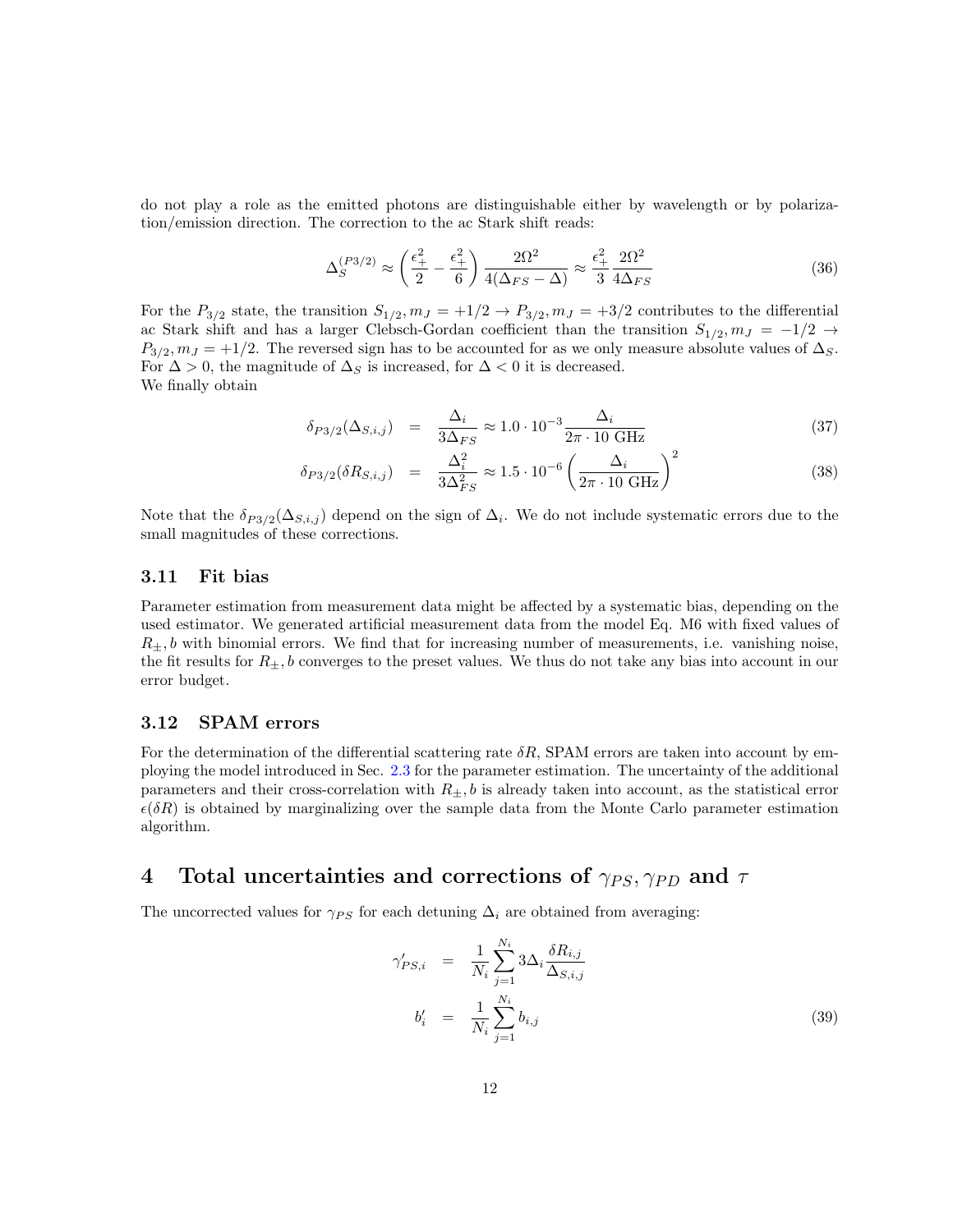The corrected values are obtained by adding all relative corrections:

$$
\gamma_{PS,i}/\gamma'_{PS,i} = 1 + \delta_{397}(\delta R) + \delta_{broad}(\delta R_i) + \delta_{\gamma D3/2}(\delta R) + \delta_{\pi}(\delta R)
$$
  
- 
$$
\delta_{broad}(\Delta_{S,i}) - \delta_{P3/2}(\Delta_{S,i})
$$
  

$$
b_i/b_i' = 1 + \delta_{397}(b) + \delta_{\gamma D3/2}(b) + \delta_{\pi}(b)
$$
 (40)

The statistical errors are obtained from error propagation:

$$
\epsilon(\gamma_{PS,i,j})^2 = \epsilon(\Delta_i)^2 + \epsilon(\Delta_{S,i,j})^2 + \epsilon(\delta R_{i,j})^2
$$
  

$$
\epsilon(b_i)^2 = \frac{1}{N_i^2} \sum_{j=1}^{N_i} \epsilon(b_{i,j})^2
$$
 (41)

For taking the systematic errors into account, we face the problem that most of their correlations are not quantitatively available. However, it can be reasoned that they are due to well-distinguished physical effects and thus influence the resulting quantities in ways which are hardly related to each other.  $6$ . According to JCGM guidelines <sup>7</sup> we therefore neglect possible correlations and add them in quadrature:

$$
\sigma(\gamma_{PS,i})^2 = \sigma_{mm}(\gamma_{PS})^2 + \sigma_{fit}(\Delta_i)^2 + \sigma_{397}(\delta R)^2 + \sigma_{\gamma D3/2}(\delta R)^2 + \sigma_{\pi}(\delta R_i)^2
$$
  
\n
$$
\sigma(b_i)^2 = \sigma_{397}(b)^2 + \sigma_{\gamma D3/2}(b)^2 + \sigma_{\pi}(b_i)^2
$$
\n(42)

The final values are obtained by a weighted average over the four results:

$$
\gamma_{PS} = \frac{1}{\sum_{i} N_i} \sum_{i} N_i \gamma_{PS,i}
$$
  
\n
$$
b = \frac{1}{\sum_{i} N_i} \sum_{i} N_i b'_i
$$
\n(43)

In Table I in the main manuscript, the mean values of all statistical and systematic uncertainties of  $\gamma_{PS}$ are given. When added in quadrature, they yield the total uncertainty. In the following calculation, we pursue a more detailed approach, where the uncertainties of the 65 measurement runs are evaluated individually, before the mean is taken. The difference of the results however turns out to be insignificant  $($  < 1 × 10<sup>-4</sup>).

The total statistical errors are given by

$$
\epsilon(\gamma_{PS})^2 = \frac{1}{\left(\sum_i N_i\right)^2} \sum_{i,j} \epsilon(\gamma_{PS,i,j})^2
$$

$$
\epsilon(b)^2 = \frac{1}{\left(\sum_i N_i\right)^2} \sum_i N_i^2 \epsilon(b_i)^2.
$$
 (44)

<sup>6</sup>Note that all systematic errors depend on  $\Delta$ , except for  $\sigma_{fit}(\Delta_i)$  - the error of  $\Delta$  itself. The resulting corrections from these correlations are on the  $10^{-6}$  level and are thus insignificant.

 $7$ Joint Committee for Guides in Metrology, Evaluation of measurement data - Guide to the expression of uncertainty  $in\ measurements,$  p. 62 (2008), http://www.bipm.org/en/publications/guides/gum.html.